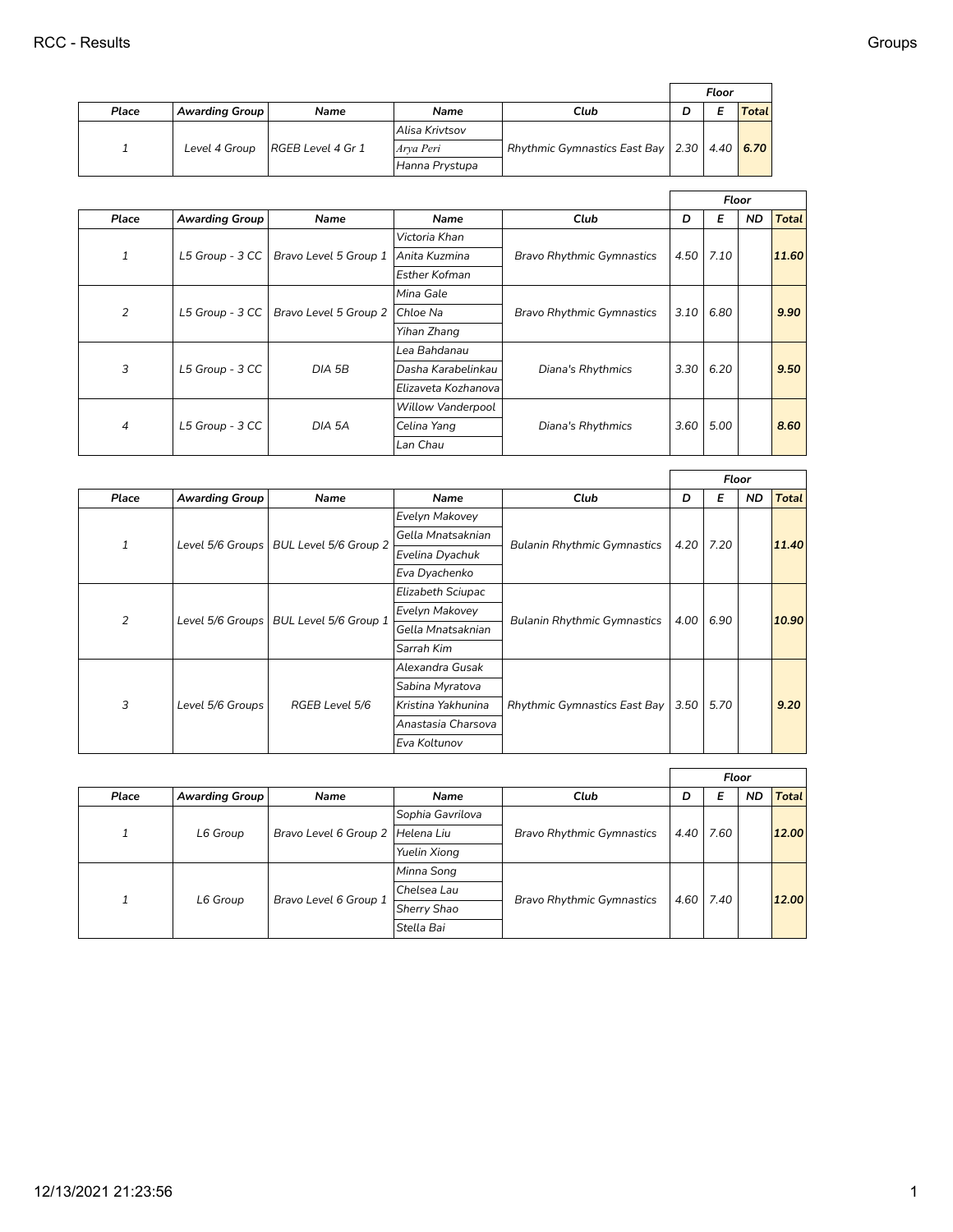|              |                       |                    |                    |                   |      | Hoop |           |              |
|--------------|-----------------------|--------------------|--------------------|-------------------|------|------|-----------|--------------|
| Place        | <b>Awarding Group</b> | Name               | Name               | Club              | D    | Е    | <b>ND</b> | <b>Total</b> |
|              |                       |                    | Aila Keating       |                   |      |      |           |              |
|              |                       |                    | Alice Filonova     |                   |      |      |           |              |
| $\mathbf{1}$ | Intermediate<br>Group | DIA-1 Intermediate | Sofia Zolotuhin    | Diana's Rhythmics | 4.10 |      | 4.00      | 8.10         |
|              |                       |                    | Violetta Shubina   |                   |      |      |           |              |
|              |                       |                    | Katherine Kokhanyy |                   |      |      |           |              |
|              |                       |                    | Eva Semikhatskaia  |                   |      |      |           |              |
|              |                       |                    | Judi Radwan        |                   |      |      |           |              |
| 2            | Intermediate<br>Group | DIA-2 Intermediate | Sasha Trytiak      | Diana's Rhythmics | 5.00 | 1.30 | $-0.20$   | 6.10         |
|              |                       |                    | Isabel Kaplunov    |                   |      |      |           |              |
|              |                       |                    | Carah Ortiz        |                   |      |      |           |              |

|       |                |             |                |                   |      |    | Rope |               |           |              |
|-------|----------------|-------------|----------------|-------------------|------|----|------|---------------|-----------|--------------|
| Place | Awarding Group | <b>Name</b> | Name           | Club              | D1   | D3 | A    | Е             | <b>ND</b> | <b>Total</b> |
|       |                |             | Leia Keating   |                   |      |    |      |               |           |              |
|       |                |             | Noel Nam       |                   |      |    |      |               |           |              |
|       | Jr Group       | DIA FIG JR  | Anna Lychagina | Diana's Rhythmics | 3.10 |    |      | $4.40$   7.10 |           | 11.60        |
|       |                |             | Emily Effendi  |                   |      |    |      |               |           |              |
|       |                |             | Emma Ji        |                   |      |    |      |               |           |              |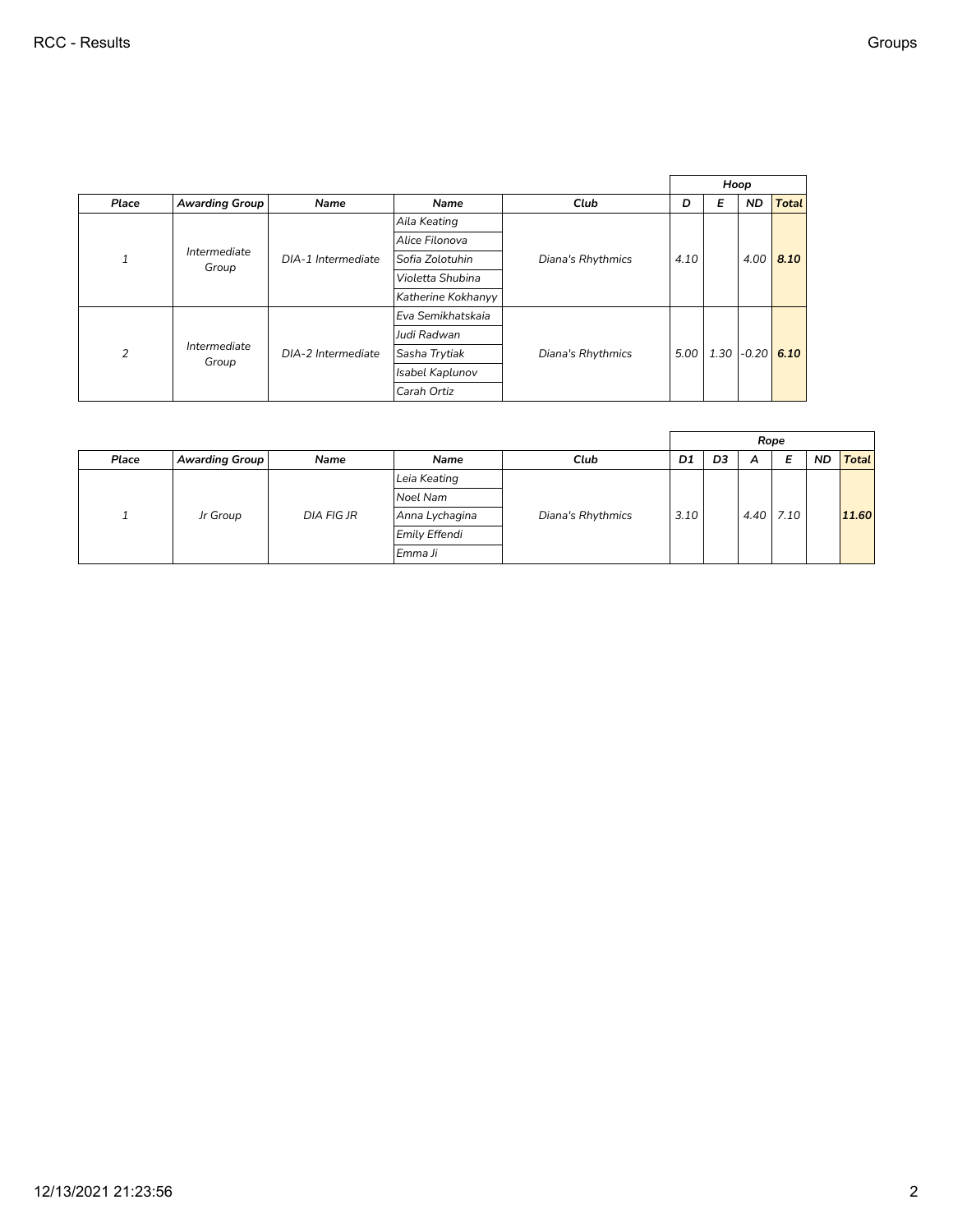| #            | Name                   | Category | Club                                | Floor     | Hoop           | Ball           | Clubs          | Ribbon         |
|--------------|------------------------|----------|-------------------------------------|-----------|----------------|----------------|----------------|----------------|
| $\mathbf{1}$ | Sydney Chen            | Xcel A   | Diana's Rhythmics                   | 2nd Level | x              | x              | x              | x              |
| 2            | Olivia Gao             | Xcel A   | Diana's Rhythmics                   | 2nd Level | $\pmb{\times}$ | 3rd Level      | $\pmb{\times}$ | x              |
| 3            | Lylah Shaqir           | Xcel A   | Diana's Rhythmics                   | 3rd Level | $\pmb{\times}$ | 3rd Level      | x              | $\pmb{\times}$ |
| 4            | Etty Tse               | Xcel A   | Diana's Rhythmics                   | 3rd Level | X              | x              | x              | x              |
| 5            | <b>Dynasty Barett</b>  | Xcel A   | Diana's Rhythmics                   | 2nd Level | X              | x              | x              | $\pmb{\times}$ |
| 6            | Kseniia Filonova       | Xcel A   | Diana's Rhythmics                   | 3rd Level | X              | 2nd Level      | x              | $\pmb{\times}$ |
| 7            | Sandra Wang            | Xcel A   | Diana's Rhythmics                   | 3rd Level | $\pmb{\times}$ | 2nd Level      | x              | $\pmb{\times}$ |
| 8            | Olivia Kim             | Xcel A   | Diana's Rhythmics                   | 2nd Level | x              | x              | x              | X              |
| 9            | Kseniya Kotava         | Xcel A   | Diana's Rhythmics                   | 3rd Level | x              | x              | x              | $\pmb{\times}$ |
| 10           | Jeizae Forsland        | Xcel A   | Diana's Rhythmics                   | 3rd Level | x              | x              | x              | $\pmb{\times}$ |
|              | 11 Kaylee Liu          | Xcel A   | <b>Bravo Rhythmic Gymnastics</b>    | 3rd Level | x              | x              | $\pmb{\times}$ | $\pmb{\times}$ |
| 12           | Sofia Ayupova          | Xcel A   | <b>Bravo Rhythmic Gymnastics</b>    | 2nd Level | x              | x              | x              | $\pmb{\times}$ |
| 13           | Alissa Liubovitch      | Xcel A   | <b>Bravo Rhythmic Gymnastics</b>    | 2nd Level | X              | x              | x              | X              |
|              | 14   Maria Komarova    | Xcel A   | <b>Bravo Rhythmic Gymnastics</b>    | 2nd Level | $\pmb{\times}$ | x              | $\pmb{\times}$ | $\pmb{\times}$ |
| 15           | Ekaterina Ershova      | Xcel A   | <b>Bravo Rhythmic Gymnastics</b>    | 1st Level | 2nd Level      | x              | 1st Level      | $\pmb{\times}$ |
| 16           | Eva Kolesnikova        | Xcel A   | <b>Bravo Rhythmic Gymnastics</b>    | 3rd Level | x              | x              | x              | $\pmb{\times}$ |
| 17           | Katie Antonov          | Xcel A   | <b>Bulanin Rhythmic Gymnastics</b>  | 2nd Level | x              | 2nd Level      | x              | X              |
| 18           | Yeva Yagolnikov        | Xcel A   | <b>Bulanin Rhythmic Gymnastics</b>  | 1st Level | $\pmb{\times}$ | 3rd Level      | x              | $\pmb{\times}$ |
| 19           | Noa Liubovitch         | Xcel B   | <b>Bravo Rhythmic Gymnastics</b>    | 1st Level | 3rd Level      |                | 2nd Level      | $\pmb{\times}$ |
|              | 20 Liza Brusilovsky    | Xcel B   | Rhythmic Gymnastics East Bay        | 3rd Level | x              | Ball           | x              | $\pmb{\times}$ |
| 21           | Celeste Lacey          | Xcel B   | <b>Global Rhythmic Academy</b>      | 2nd Level | 2nd Level      | x              | x              | $\pmb{\times}$ |
| 22           | Anastasiia Marchenko   | Xcel B   | <b>Bravo Rhythmic Gymnastics</b>    | 2nd Level | 3rd Level      | x              | 2nd Level      | x              |
|              | 23 Emily Ule           | Xcel B   | <b>Global Rhythmic Academy</b>      | 2nd Level | 3rd Level      | x              | x              | $\pmb{\times}$ |
|              | 24 Sofia Patou         | Xcel B   | <b>Bravo Rhythmic Gymnastics</b>    | 1st Level | 2nd Level      | x              | 1st Level      | $\pmb{\times}$ |
| 25           | Nicole Binunsky        | Xcel B   | <b>Rhythmic Gymnastics East Bay</b> | 2nd Level | x              | 2nd Level      | x              | $\pmb{\times}$ |
| 26           | Anna Efimkin           | Xcel B   | <b>Bulanin Rhythmic Gymnastics</b>  | 1st Level | X              | 2nd Level      | x              | X              |
| 27           | Viktoria Olesyuk       | Xcel B   | <b>Bulanin Rhythmic Gymnastics</b>  | 1st Level | x              | 1st Level      | x              | $\pmb{\times}$ |
| 28           | Eliza Bortai           | Xcel B   | <b>Bulanin Rhythmic Gymnastics</b>  | 1st Level | x              | 1st Level      | x              | $\pmb{\times}$ |
| 29           | Sofiya Galatyr         | Xcel B   | <b>Bulanin Rhythmic Gymnastics</b>  | 1st Level | $\pmb{\times}$ | 1st Level      | $\pmb{\times}$ | $\pmb{\times}$ |
| 30           | Nalene Oganisyan       | Xcel B   | <b>Bulanin Rhythmic Gymnastics</b>  | 1st Level | $\pmb{\times}$ | 1st Level      | x              | $\pmb{\times}$ |
| 31           | Sofia Tkachuk          | Xcel B   | <b>Bulanin Rhythmic Gymnastics</b>  | 1st Level | x              | 2nd Level      | x              | X              |
|              | 32 Mylana Romanova     | Xcel B   | Diana's Rhythmics                   | 2nd Level | $\pmb{\times}$ | 3rd Level      | x              | x              |
|              | 33 Tatiana Ershova     | XcelB    | <b>Bravo Rhythmic Gymnastics</b>    | WA        | 3rd Level      | $\pmb{\times}$ | 3rd Level      | X              |
|              | 34   Nadia Dziri       | Xcel C   | <b>Global Rhythmic Academy</b>      | 1st Level | x              | 3rd Level      | 1st Level      | x              |
|              | 35 Taissia Bazhenova   | Xcel C   | <b>Bravo Rhythmic Gymnastics</b>    | 3rd Level | x              | 3rd Level      | 3rd Level      | x              |
|              | 36 Grace Zhang         | Xcel C   | <b>Bravo Rhythmic Gymnastics</b>    | 1st Level | x              | x              | x              | X              |
|              | 37 Uliana Romanova     | Xcel C   | Diana's Rhythmics                   | x         | x              | X              | 2nd Level      | 2nd Level      |
|              | 38 Violetta Youseffpor | Xcel D   | <b>Bravo Rhythmic Gymnastics</b>    | x         | x              | 2nd Level      | 3rd Level      | 2nd Level      |
|              | 39 Emma Chang          | Xcel D   | <b>Bravo Rhythmic Gymnastics</b>    | x         | x              | 1st Level      | 2nd Level      | 3rd Level      |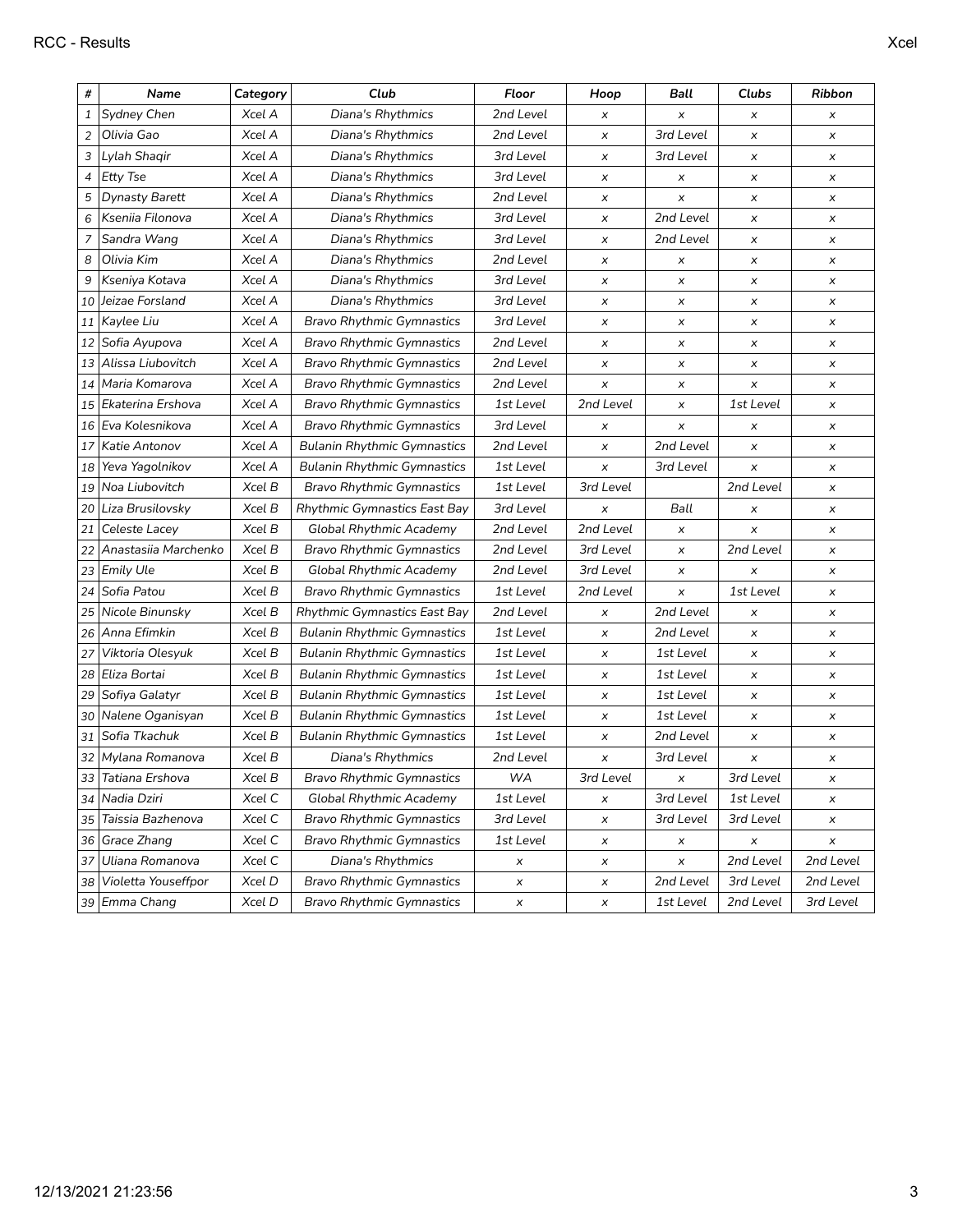| #              | <b>Name</b>           | Category | Club                               | Floor            | Hoop             | Ball                      | <b>Clubs</b>              | <b>Ribbon</b>             |
|----------------|-----------------------|----------|------------------------------------|------------------|------------------|---------------------------|---------------------------|---------------------------|
| 1              | Sydney Chen           | Xcel A   | Diana's Rhythmics                  | $\overline{7}$   | x                | $\boldsymbol{\mathsf{x}}$ | X                         | x                         |
| 2              | Olivia Gao            | Xcel A   | Diana's Rhythmics                  | 7.1              | X.               | 4.9                       | $\pmb{\times}$            | $\boldsymbol{\mathsf{x}}$ |
| 3              | Lylah Shaqir          | Xcel A   | Diana's Rhythmics                  | 6.9              | $\pmb{\times}$   | 6.7                       | $\pmb{\times}$            | $\boldsymbol{\mathsf{X}}$ |
| $\overline{4}$ | <b>Etty Tse</b>       | Xcel A   | Diana's Rhythmics                  | 3.9              | x                | X                         | $\boldsymbol{\mathsf{x}}$ | $\mathsf{x}$              |
| 5              | <b>Dynasty Barett</b> | Xcel A   | Diana's Rhythmics                  | 7.6              | X.               | $\boldsymbol{\mathsf{x}}$ | $\pmb{\times}$            | $\boldsymbol{\mathsf{X}}$ |
| 6              | Kseniia Filonova      | Xcel A   | Diana's Rhythmics                  | 4.9              | $\pmb{\times}$   | $\overline{7}$            | $\pmb{\times}$            | $\boldsymbol{x}$          |
| 7              | Sandra Wang           | Xcel A   | Diana's Rhythmics                  | 5.7              | X.               | 8                         | $\boldsymbol{\mathsf{x}}$ | $\mathsf{x}$              |
| 8              | Olivia Kim            | Xcel A   | Diana's Rhythmics                  | 7.9              | x                | $\boldsymbol{\mathsf{x}}$ | $\pmb{\times}$            | $\boldsymbol{\mathsf{X}}$ |
| 9              | Kseniya Kotava        | Xcel A   | Diana's Rhythmics                  | 6.2              | x                | $\boldsymbol{\mathsf{x}}$ | $\pmb{\times}$            | $\boldsymbol{x}$          |
| 10             | Jeizae Forsland       | Xcel A   | Diana's Rhythmics                  | 6.2              | x                | $\pmb{\times}$            | $\pmb{\times}$            | $\boldsymbol{\mathsf{X}}$ |
| 11             | Kaylee Liu            | Xcel A   | <b>Bravo Rhythmic Gymnastics</b>   | 6.8              | x                | $\boldsymbol{\mathsf{x}}$ | $\pmb{\times}$            | x                         |
| 12             | Sofia Ayupova         | Xcel A   | <b>Bravo Rhythmic Gymnastics</b>   | 7.1              | x                | $\boldsymbol{\mathsf{x}}$ | $\pmb{\times}$            | $\boldsymbol{\mathsf{X}}$ |
| 13             | Alissa Liubovitch     | Xcel A   | <b>Bravo Rhythmic Gymnastics</b>   | 7.2              | x                | $\pmb{\times}$            | $\pmb{\times}$            | $\boldsymbol{\mathsf{X}}$ |
| 14             | Maria Komarova        | Xcel A   | <b>Bravo Rhythmic Gymnastics</b>   | $\overline{7}$   | X.               | X                         | $\pmb{\times}$            | X.                        |
| 15             | Ekaterina Ershova     | Xcel A   | <b>Bravo Rhythmic Gymnastics</b>   | 8.8              | $\boldsymbol{8}$ | $\boldsymbol{\mathsf{x}}$ | 8.5                       | $\boldsymbol{\mathsf{X}}$ |
| 16             | Eva Kolesnikova       | Xcel A   | <b>Bravo Rhythmic Gymnastics</b>   | 5.9              | x                | $\pmb{\times}$            | $\pmb{\times}$            | $\boldsymbol{\mathsf{x}}$ |
| 17             | Katie Antonov         | Xcel A   | <b>Bulanin Rhythmic Gymnastics</b> | 7.8              | X.               | 7.3                       | X                         | $\pmb{\times}$            |
| 18             | Yeva Yagolnikov       | Xcel A   | <b>Bulanin Rhythmic Gymnastics</b> | 8.8              | x                | 5.8                       | $\boldsymbol{\mathsf{x}}$ | $\boldsymbol{\mathsf{X}}$ |
| 19             | Noa Liubovitch        | Xcel B   | <b>Bravo Rhythmic Gymnastics</b>   | 8.8              | 6.7              | $\pmb{\times}$            | 6.4                       | $\boldsymbol{\mathsf{X}}$ |
| 20             | Liza Brusilovsky      | Xcel B   | Rhythmic Gymnastics East Bay       | 6                | x                | $\pmb{\times}$            | X                         | X                         |
| 21             | Celeste Lacey         | Xcel B   | <b>Global Rhythmic Academy</b>     | 7.4              | 7.7              | $\pmb{\times}$            | $\pmb{\times}$            | $\boldsymbol{\mathsf{x}}$ |
| 22             | Anastasiia Marchenko  | Xcel B   | <b>Bravo Rhythmic Gymnastics</b>   | 7.7              | 5.8              | $\pmb{\times}$            | 8                         | $\boldsymbol{\mathsf{X}}$ |
| 23             | <b>Emily Ule</b>      | Xcel B   | <b>Global Rhythmic Academy</b>     | 7.6              | 6.8              | $\pmb{\times}$            | $\pmb{\times}$            | $\boldsymbol{\mathsf{X}}$ |
| 24             | Sofia Patou           | Xcel B   | <b>Bravo Rhythmic Gymnastics</b>   | 8.8              | 8.2              | $\boldsymbol{x}$          | 8.6                       | X.                        |
| 25             | Nicole Binunsky       | Xcel B   | Rhythmic Gymnastics East Bay       | 7.5              | x                | 7.1                       | $\pmb{\times}$            | $\boldsymbol{\mathsf{X}}$ |
| 26             | Anna Efimkin          | Xcel B   | <b>Bulanin Rhythmic Gymnastics</b> | 8.5              | x                | 7.7                       | $\pmb{\times}$            | x                         |
| 27             | Viktoria Olesyuk      | Xcel B   | <b>Bulanin Rhythmic Gymnastics</b> | $\boldsymbol{9}$ | x                | 8.7                       | $\pmb{\times}$            | $\pmb{\times}$            |
| 28             | Eliza Bortai          | Xcel B   | <b>Bulanin Rhythmic Gymnastics</b> | 8.9              | x                | 9.1                       | $\pmb{\times}$            | x                         |
| 29             | Sofiya Galatyr        | Xcel B   | <b>Bulanin Rhythmic Gymnastics</b> | 8.5              | x                | 8.6                       | X                         | X.                        |
| 30             | Nalene Oganisyan      | Xcel B   | <b>Bulanin Rhythmic Gymnastics</b> | 8.8              | x                | 8.8                       | X                         | x                         |
| 31             | Sofia Tkachuk         | Xcel B   | <b>Bulanin Rhythmic Gymnastics</b> | 8.8              | x                | 7.1                       | $\pmb{\times}$            | x                         |
| 32             | Mylana Romanova       | Xcel B   | Diana's Rhythmics                  | 7.7              | x                | 6.7                       | X                         | x                         |
| 33             | Tatiana Ershova       | Xcel B   | <b>Bravo Rhythmic Gymnastics</b>   | 7.1              | 6.7              | x                         | 6.1                       | x                         |
| 34             | Nadia Dziri           | Xcel C   | <b>Global Rhythmic Academy</b>     | 8.8              | $\pmb{\times}$   | 6.5                       | 9.5                       | x                         |
| 35             | Taissia Bazhenova     | Xcel C   | <b>Bravo Rhythmic Gymnastics</b>   | 6.7              | x                | 6.7                       | 6.9                       | x                         |
| 36             | Grace Zhang           | Xcel C   | <b>Bravo Rhythmic Gymnastics</b>   | $\boldsymbol{9}$ | x                | x                         | X                         | x                         |
| 37             | Uliana Romanova       | Xcel C   | Diana's Rhythmics                  | x                | $\pmb{\times}$   | $\pmb{\times}$            | 8.3                       | 7.8                       |
| 38             | Violetta Youseffpor   | Xcel D   | <b>Bravo Rhythmic Gymnastics</b>   | x                | x                | 8.3                       | 6.4                       | 7.5                       |
|                | 39 Emma Chang         | Xcel D   | <b>Bravo Rhythmic Gymnastics</b>   | $\pmb{\times}$   | x                | 8.6                       | 8.4                       | 6.5                       |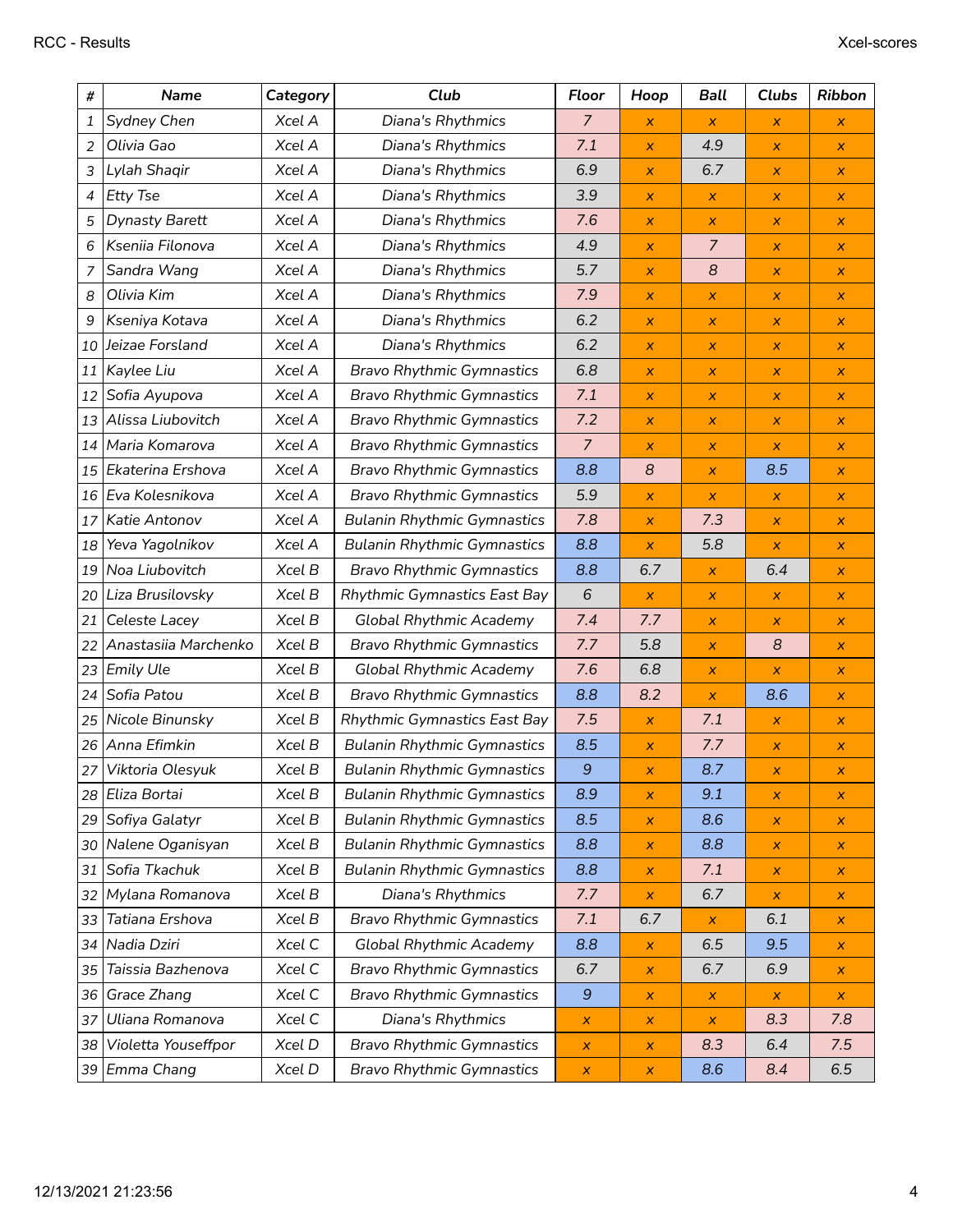|       | <b>Top Score:</b>     | 10.45            | <b>Veronika Blake</b><br><b>Sasha Smolgovsky Floor</b> |      | Floor |        |
|-------|-----------------------|------------------|--------------------------------------------------------|------|-------|--------|
| Place | <b>Awarding Group</b> | Name             | Club                                                   | D    | Е     | Totall |
|       | Level 3 - CA          | Alisa Mkrtycheva | <b>Bulanin Rhythmic Gymnastics</b>                     | 2.20 | 5.60  | 7.80   |
|       | Level 3 - CA          | Alena Konopatska | <b>Bulanin Rhythmic Gymnastics</b>                     |      |       | 7.65   |
| 3     | Level 3 - CA          | lMonica Konko    | <b>Bulanin Rhythmic Gymnastics</b>                     | 2.05 | 5.30  | 7.35   |
|       | Level 3 - CA          | Yeva Gnatiuk     | <b>Bulanin Rhythmic Gymnastics</b>                     | 2.05 | 5.20  | 7.25   |

|              |                       |                  |                                    |      | <b>Ball</b>   |              |
|--------------|-----------------------|------------------|------------------------------------|------|---------------|--------------|
| <b>Place</b> | <b>Awarding Group</b> | Name             | Club                               | D    |               | <b>Total</b> |
|              | Level 3 - CA          | Yeva Gnatiuk     | <b>Bulanin Rhythmic Gymnastics</b> |      | $1.60$   5.30 | 6.90         |
|              | Level 3 - CA          | Alena Konopatska | <b>Bulanin Rhythmic Gymnastics</b> | 1.35 | 4.30          | 5.65         |
| 3            | Level 3 - CA          | Alisa Mkrtycheva | <b>Bulanin Rhythmic Gymnastics</b> | 2.25 | 3.30          | 5.55         |
|              | Level 3 - CA          | lMonica Konko    | <b>Bulanin Rhythmic Gymnastics</b> | 1.40 |               | 2.50         |

|       |                       |                   |                                    |      | Floor |       |
|-------|-----------------------|-------------------|------------------------------------|------|-------|-------|
| Place | <b>Awarding Group</b> | <b>Name</b>       | Club                               | D    | Е     | Total |
|       | Level 3 - 2015        | l Eva Dzhumara    | <b>Bulanin Rhythmic Gymnastics</b> |      |       | 10.05 |
| 2     | Level 3 - 2015        | Maria Vandanov    | Diana's Rhythmics                  | 2.10 | 6.20  | 8.30  |
| 3     | Level 3 - 2015        | Victoria Vainbaum | Diana's Rhythmics                  | 1.30 | 5.60  | 6.90  |
| 4     | Level 3 - 2015        | Yangyang Yao      | Diana's Rhythmics                  | 2.10 | 4.20  | 6.30  |
| 5     | Level 3 - 2015        | Kira Karasyova    | Diana's Rhythmics                  | 1.35 | 3.80  | 5.15  |

|               |                       |                   |                                    |      | Ball |        |
|---------------|-----------------------|-------------------|------------------------------------|------|------|--------|
| Place         | <b>Awarding Group</b> | <b>Name</b>       | Club                               | D    |      | Totall |
|               | Level 3 - 2015        | Maria Vandanov    | Diana's Rhythmics                  |      |      | 8.35   |
| $\mathcal{P}$ | Level 3 - 2015        | Kira Karasyova    | Diana's Rhythmics                  |      |      | 7.85   |
| 3             | Level 3 - 2015        | Yangyang Yao      | Diana's Rhythmics                  |      |      | 7.60   |
|               | Level 3 - 2015        | Victoria Vainbaum | Diana's Rhythmics                  |      |      | 7.50   |
|               | Level 3 - 2015        | Eva Dzhumara      | <b>Bulanin Rhythmic Gymnastics</b> | 1.65 | 4.70 | 6.35   |

|       |                                         |                                     |                                    | Floor |      |        |
|-------|-----------------------------------------|-------------------------------------|------------------------------------|-------|------|--------|
| Place | <b>Awarding Group</b>                   | <b>Name</b>                         | Club                               |       |      | Totall |
|       | Level 3 - 2014 (Jan-Aug)   Amy Urrutia  | <b>Rhythmic Gymnastics East Bay</b> |                                    |       |      | 10.35  |
|       | Level 3 - 2014 (Jan-Aug) Rhema Sahaydak |                                     | <b>Bulanin Rhythmic Gymnastics</b> |       |      | 10.15  |
|       | Level 3 - 2014 (Jan-Aug) Evelyn Gao     |                                     | Diana's Rhythmics                  | 1.90  | 5.10 | 7.00   |
| 4     | Level 3 - 2014 (Jan-Aug) Gianna Henri   |                                     | Diana's Rhythmics                  | 1.75  | 5.20 | 6.95   |

|       |                                         |             |                                     | Ball   |      |              |
|-------|-----------------------------------------|-------------|-------------------------------------|--------|------|--------------|
| Place | <b>Awarding Group</b>                   | <b>Name</b> | Club                                | D      |      | <b>Total</b> |
|       | Level 3 - 2014 (Jan-Aug)   Amy Urrutia  |             | <b>Rhythmic Gymnastics East Bay</b> | $2.55$ | 6.10 | 8.65         |
|       | Level 3 - 2014 (Jan-Aug) Evelyn Gao     |             | Diana's Rhythmics                   |        |      | 7.65         |
| 3     | Level 3 - 2014 (Jan-Aug) Rhema Sahaydak |             | <b>Bulanin Rhythmic Gymnastics</b>  | 1.95   | 5.50 | 7.45         |
| 4     | Level 3 - 2014 (Jan-Aug) Gianna Henri   |             | Diana's Rhythmics                   |        |      | 7.20         |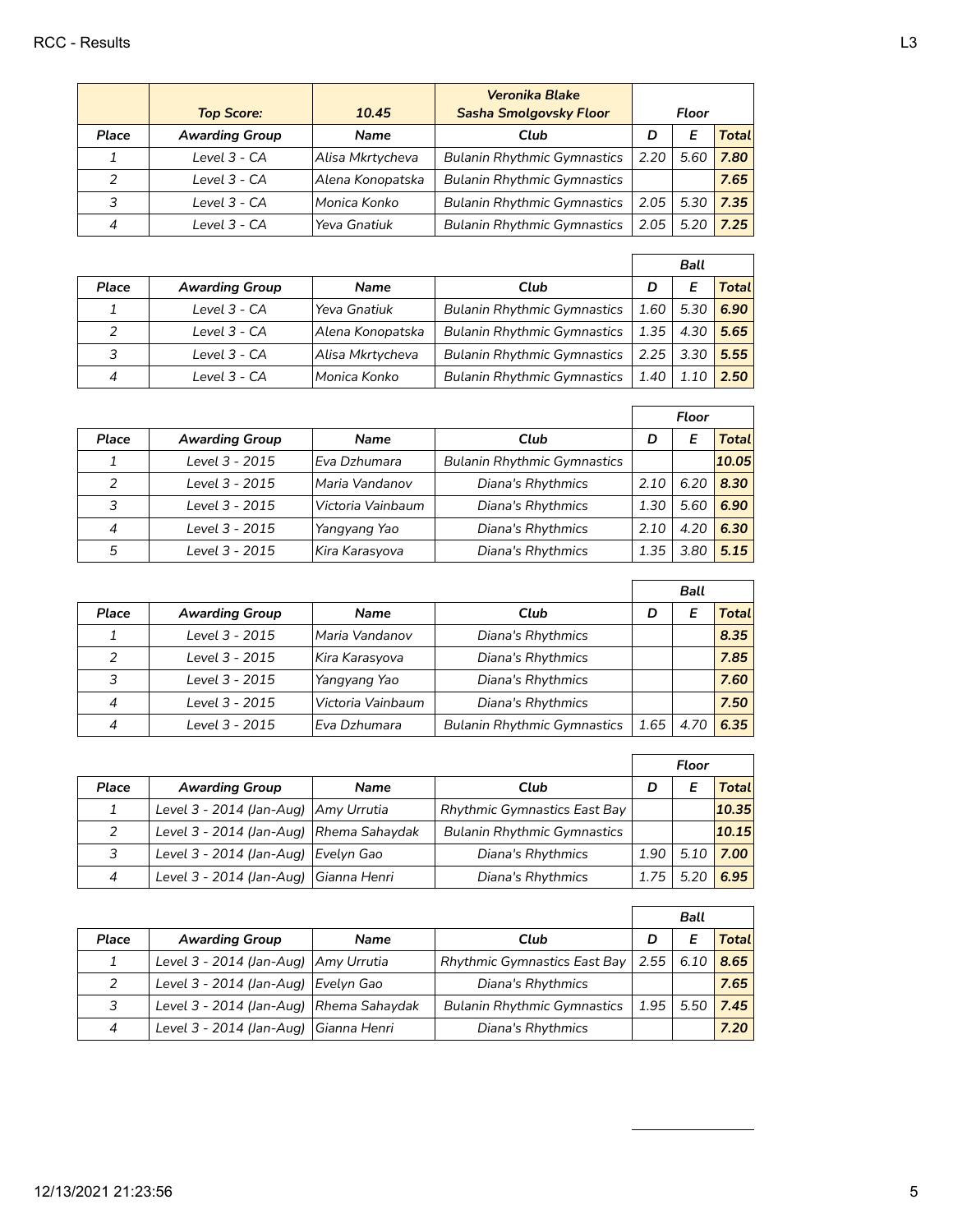|               |                                            |                               |                                     | Floor |      |              |
|---------------|--------------------------------------------|-------------------------------|-------------------------------------|-------|------|--------------|
| <b>Place</b>  | <b>Awarding Group</b>                      | <b>Name</b>                   | Club                                | D     | E    | <b>Total</b> |
|               | Level 3 - 2014 (Sep-Dec)   Mila Filat      |                               | Diana's Rhythmics                   | 2.50  | 5.80 | 8.30         |
| $\mathcal{P}$ | Level 3 - 2014 (Sep-Dec) Gloria Shen       |                               | Diana's Rhythmics                   | 2.20  | 5.10 | 7.30         |
| 3             | Level 3 - 2014 (Sep-Dec)   Priscilla Huang |                               | Diana's Rhythmics                   |       | 4.20 | 6.10         |
| 4             | Level 3 - 2014 (Sep-Dec) Sunny Shan        |                               | Diana's Rhythmics                   | 2.40  | 3.40 | 5.80         |
| 5             | Level 3 - 2014 (Sep-Dec)                   | l <del>Valeria Koltunov</del> | <b>Rhythmic Gymnastics East Bay</b> |       |      | 0.00         |

|                |                                             |             |                                     | <b>Ball</b> |      |                      |
|----------------|---------------------------------------------|-------------|-------------------------------------|-------------|------|----------------------|
| Place          | <b>Awarding Group</b>                       | <b>Name</b> | Club                                | D           | Е    | <b>Total</b>         |
| 1              | Level 3 - 2014 (Sep-Dec) Gloria Shen        |             | Diana's Rhythmics                   | 2.25        | 6.10 | 8.35                 |
| $\mathcal{P}$  | Level 3 - 2014 (Sep-Dec)   Mila Filat       |             | Diana's Rhythmics                   | 1.50        | 5.70 | $\vert$ 7.20 $\vert$ |
| 3              | Level 3 - 2014 (Sep-Dec)   Priscilla Huang  |             | Diana's Rhythmics                   | 1.30        | 4.80 | 6.10                 |
| $\overline{4}$ | Level 3 - 2014 (Sep-Dec) Sunny Shan         |             | Diana's Rhythmics                   | 1.30        | 3.70 | 5.00                 |
| 5              | Level 3 - 2014 (Sep-Dec)   Valeria Koltunov |             | <b>Rhythmic Gymnastics East Bay</b> |             |      | 0.00                 |

|       |                       |                                                       |                                     | Floor       |      |        |
|-------|-----------------------|-------------------------------------------------------|-------------------------------------|-------------|------|--------|
| Place | <b>Awarding Group</b> | <b>Name</b>                                           | Club                                | E<br>D      |      | Totall |
|       | Level 3 - CC          | <b>Rhythmic Gymnastics East Bay</b><br>Veronika Blake |                                     | 2.55   7.90 |      | 10.45  |
|       | Level 3 - CC          | Sasha Smolgovsky                                      | <b>Rhythmic Gymnastics East Bay</b> |             |      | 10.45  |
| 3     | Level 3 - CC          | Diana's Rhythmics<br>Nikol Paley                      |                                     | 2.20        | 5.30 | 7.50   |
|       | Level $3 - CC$        | Emma Tse                                              | Diana's Rhythmics                   | 2.40        | 3.40 | 5.80   |

|       |                       |                                                       |                                            | Ball |      |        |
|-------|-----------------------|-------------------------------------------------------|--------------------------------------------|------|------|--------|
| Place | <b>Awarding Group</b> | <b>Name</b>                                           | Club                                       | D    |      | Totall |
|       | Level 3 - CC          | Sasha Smolgovsky                                      | Rhythmic Gymnastics East Bay   2.40   6.20 |      |      | 8.60   |
|       | Level 3 - CC          | <b>Rhythmic Gymnastics East Bay</b><br>Veronika Blake |                                            | 2.40 | 5.40 | 7.80   |
| 3     | Level 3 - CC          | Emma Tse                                              | Diana's Rhythmics                          | 2.05 | 5.60 | 7.65   |
|       | Level 3 - CC          | Nikol Paley                                           | Diana's Rhythmics                          | 1.90 | 5.60 | 7.50   |

|       |                       |                     |                                      | Ball<br>Floor |                                          |                            |  |        |
|-------|-----------------------|---------------------|--------------------------------------|---------------|------------------------------------------|----------------------------|--|--------|
| Place | <b>Awarding Group</b> | <b>Name</b>         | Club                                 |               |                                          | Total D                    |  | Totall |
|       | Level 3 - Virtual     | Lidia Oi            | <b>Fitness Elite Training Center</b> |               | $2.20$   8.20 $\sqrt{10.40}$ 2.55   6.30 |                            |  | 8.85   |
|       | Level 3 - Virtual     | Sofiia Panteleichuk | <b>Fitness Elite Training Center</b> | 2.25          |                                          | 6.50 <b>8.75</b> 1.90 5.50 |  | 7.40   |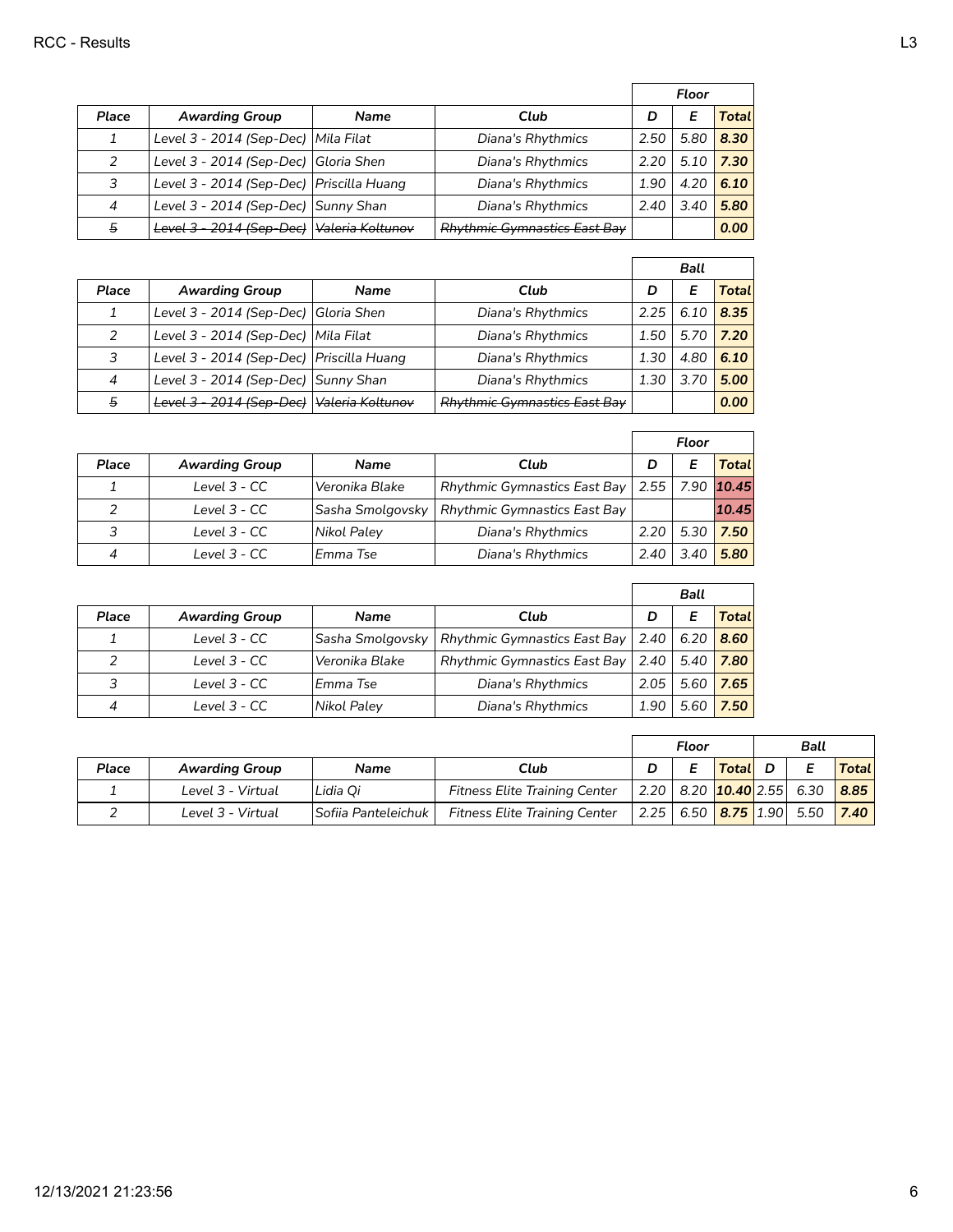|               | <b>Top Score:</b>               | 9.40        | <b>Gayaneh Avanesian (Rope)</b>                               | Rope |  |              |
|---------------|---------------------------------|-------------|---------------------------------------------------------------|------|--|--------------|
| Place         | <b>Awarding Group</b>           | <b>Name</b> | Club                                                          |      |  | <b>Total</b> |
|               | Level $4 - 2013$   Arya Peri    |             | Rhythmic Gymnastics East Bay   2.40 $\vert$ 6.30 $\vert$ 8.70 |      |  |              |
| $\mathcal{P}$ | Level 4 - 2013   Alisa Krivtsov |             | Rhythmic Gymnastics East Bay   1.80   6.00 $\sqrt{7.80}$      |      |  |              |
| 3             | Level 4 - 2013   Hanna Prystupa |             | Rhythmic Gymnastics East Bay   2.60   4.60   $7.20$           |      |  |              |

|               |                                 |             |                                                          | Hoop |   |              |
|---------------|---------------------------------|-------------|----------------------------------------------------------|------|---|--------------|
| Place         | Awarding Group                  | <b>Name</b> | Club                                                     |      | E | <b>Total</b> |
|               | Level 4 - 2013   Alisa Krivtsov |             | Rhythmic Gymnastics East Bay   2.00   5.30 $\sqrt{7.30}$ |      |   |              |
| $\mathcal{L}$ | Level $4 - 2013$   Arya Peri    |             | Rhythmic Gymnastics East Bay   1.60   5.60 $\sqrt{7.20}$ |      |   |              |
| 3             | Level 4 - 2013   Hanna Prystupa |             | Rhythmic Gymnastics East Bay   2.50   3.90 $\sqrt{6.40}$ |      |   |              |

|       |                       |                   |                                     | Rope             |             |       |
|-------|-----------------------|-------------------|-------------------------------------|------------------|-------------|-------|
| Place | <b>Awarding Group</b> | <b>Name</b>       | Club                                | D                |             | Total |
| 1     | Level 4 - 2012        | Gayaneh Avanesian | <b>Rhythmic Gymnastics East Bay</b> | $3.00 \mid 6.40$ |             | 9.40  |
| 2     | Level 4 - 2012        | Maria Monastyreva | <b>Rhythmic Gymnastics East Bay</b> |                  | 2.60   6.00 | 8.60  |
| 3     | Level 4 - 2012        | Alisa Anfimov     | Rhythmic Gymnastics East Bay        | 2.60 l           | 5.40        | 8.00  |
| 4     | Level 4 - 2012        | Victoria Nudelman | <b>Rhythmic Gymnastics East Bay</b> | 2.00             | 5.90        | 7.90  |

|               |                       |                                                                           |                                     | Hoop             |      |       |
|---------------|-----------------------|---------------------------------------------------------------------------|-------------------------------------|------------------|------|-------|
| Place         | <b>Awarding Group</b> | <b>Name</b>                                                               | Club                                |                  | Е    | Total |
| 1             | Level 4 - 2012        | Rhythmic Gymnastics East Bay   2.20   5.50 $\sqrt{7.70}$<br>Alisa Anfimov |                                     |                  |      |       |
| $\mathcal{P}$ | Level 4 - 2012        | Maria Monastyreva                                                         | Rhythmic Gymnastics East Bay   2.20 |                  | 4.90 | 7.10  |
| 3             | Level 4 - 2012        | Gayaneh Avanesian                                                         | <b>Rhythmic Gymnastics East Bay</b> | $2.40 \mid 4.20$ |      | 6.60  |
| 4             | Level 4 - 2012        | l Victoria Nudelman                                                       | Rhythmic Gymnastics East Bay        | 1.90             | 4.50 | 6.40  |

|       |                                   |             |                                      | Rope |         | Hoop                                            |              |
|-------|-----------------------------------|-------------|--------------------------------------|------|---------|-------------------------------------------------|--------------|
| Place | <b>Awarding Group</b>             | <b>Name</b> | Club                                 | E    | Total D |                                                 | <b>Total</b> |
|       | Level 4 - Virtual   Mila Groysman |             | <b>Fitness Elite Training Center</b> |      |         | 2.60 6.20 <b>8.80</b> 2.50 6.40 <b>8.90</b>     |              |
|       | Level 4 - Virtual   Agatha Beeman |             | <b>Fitness Elite Training Center</b> |      |         | 2.20 $ 6.20 $ <b>8.40</b> 2.10 6.10 <b>8.20</b> |              |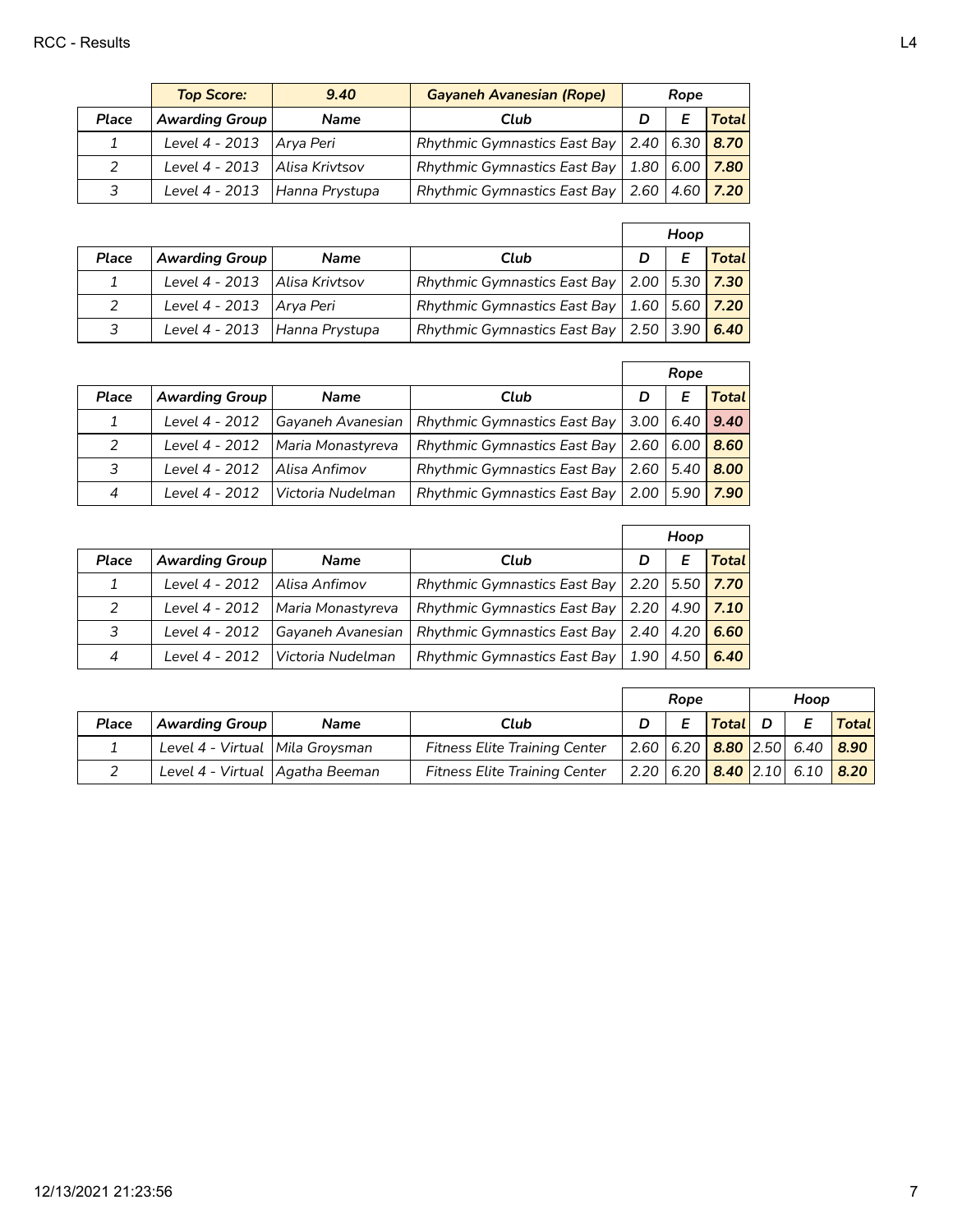|       | Top Score:            | 11.20           | <b>Sarrah Kim (Clubs)</b><br>Floor |  | <b>Ribbon</b> |  |              |  |                                               |
|-------|-----------------------|-----------------|------------------------------------|--|---------------|--|--------------|--|-----------------------------------------------|
| Place | <b>Awarding Group</b> | Name            | <b>Total</b><br>Club               |  |               |  | <b>Total</b> |  |                                               |
|       | Level 5 - 2013        | l Esther Kofman | <b>Bravo Rhythmic Gymnastics</b>   |  |               |  |              |  | 2.40 7.70 <b>10.10</b> 3.90 6.30 <b>10.20</b> |

|       |                       |                 | Ball                             |  | <b>Clubs</b>                      |  |              |
|-------|-----------------------|-----------------|----------------------------------|--|-----------------------------------|--|--------------|
| Place | <b>Awarding Group</b> | Name            | Club                             |  | <b>Total</b>                      |  | <b>Total</b> |
|       | Level 5 - 2013        | l Esther Kofman | <b>Bravo Rhythmic Gymnastics</b> |  | 4.10 6.30 <b>10.40</b> 4.00 6.7   |  | 10.70        |
|       | Level 5 - 2013        | Celina Yang     | Diana's Rhythmics                |  | $3.10$   3.20   6.30   4.30   4.5 |  | 8.80         |

|       |                       |                   |                                                   | Floor |  |              |
|-------|-----------------------|-------------------|---------------------------------------------------|-------|--|--------------|
| Place | <b>Awarding Group</b> | <b>Name</b>       | Club                                              |       |  | <b>Total</b> |
|       | Level 5 - CB          | Sarrah Kim        | Bulanin Rhythmic Gymnastics   3.70   7.00   10.70 |       |  |              |
|       | Level 5 - CB          | Gella Mnatsaknian | Bulanin Rhythmic Gymnastics   2.90   6.10   9.00  |       |  |              |

|       |                       |                   | Ball                                                                   |  |   | <b>Clubs</b>                  |  |   |                                          |
|-------|-----------------------|-------------------|------------------------------------------------------------------------|--|---|-------------------------------|--|---|------------------------------------------|
| Place | <b>Awarding Group</b> | <b>Name</b>       | Club<br>D                                                              |  | Е | <b>Total</b>                  |  | Е | <b>Total</b>                             |
|       | Level 5 - CB          | Sarrah Kim        | Bulanin Rhythmic Gymnastics   3.70   6.20   9.90   4.50   6.70   11.20 |  |   |                               |  |   |                                          |
|       | Level 5 - CB          | Gella Mnatsaknian | <b>Bulanin Rhythmic Gymnastics</b>                                     |  |   |                               |  |   | 4.20   5.20   9.40   4.10   6.60   10.70 |
| 3     | Level 5 - CB          | Lan Chau          | Diana's Rhythmics                                                      |  |   | 3.30 3.10 6.40 3.70 4.80 8.50 |  |   |                                          |

|       |                       |                     |                                                   | <b>Ribbon</b> |  |                     |
|-------|-----------------------|---------------------|---------------------------------------------------|---------------|--|---------------------|
| Place | <b>Awarding Group</b> | <b>Name</b>         | Club                                              |               |  | <b>Total</b>        |
|       | Level 5 - CB          | 'Gella Mnatsaknian' | Bulanin Rhythmic Gymnastics   4.00   6.50   10.50 |               |  |                     |
|       | Level 5 - CB          | Sarrah Kim          | <b>Bulanin Rhythmic Gymnastics</b>                |               |  | $ 4.40 6.00 $ 10.40 |

| Place | <b>Awarding Group</b>  | <b>Name</b>   | Club                             | D           |  | <b>Total</b>       |
|-------|------------------------|---------------|----------------------------------|-------------|--|--------------------|
|       | Level 5 2012 (Jan-Jul) | l Mina Gale   | <b>Bravo Rhythmic Gymnastics</b> |             |  | 2.00   7.60   9.60 |
|       | Level 5 2012 (Jan-Jul) | Victoria Khan | <b>Bravo Rhythmic Gymnastics</b> | 1.90   7.50 |  | 9.40               |
|       | Level 5 2012 (Jan-Jul) | Yihan Zhang   | <b>Bravo Rhythmic Gymnastics</b> |             |  | 2.40   6.70   9.10 |

|       |                        |                    |                                  | <b>Ball</b> |      |              |
|-------|------------------------|--------------------|----------------------------------|-------------|------|--------------|
| Place | <b>Awarding Group</b>  | <b>Name</b>        | Club                             | D           |      | <b>Total</b> |
|       | Level 5 2012 (Jan-Jul) | Yihan Zhang        | <b>Bravo Rhythmic Gymnastics</b> | 3.90        |      | $6.90$ 10.80 |
|       | Level 5 2012 (Jan-Jul) | Mina Gale          | <b>Bravo Rhythmic Gymnastics</b> | 3.80        | 5.70 | 9.50         |
|       | Level 5 2012 (Jan-Jul) | Victoria Khan      | <b>Bravo Rhythmic Gymnastics</b> | 3.80        | 5.70 | 9.50         |
|       | Level 5 2012 (Jan-Jul) | Dasha Karabelnikau | Diana's Rhythmics                | 3.70        |      | 8.10         |

|                |                        |                    |                                  | Clubs |      |              |
|----------------|------------------------|--------------------|----------------------------------|-------|------|--------------|
| Place          | <b>Awarding Group</b>  | Name               | Club                             | D     | Е    | Total l      |
|                | Level 5 2012 (Jan-Jul) | Victoria Khan      | <b>Bravo Rhythmic Gymnastics</b> | 4.20  |      | $6.10$ 10.30 |
|                | Level 5 2012 (Jan-Jul) | Yihan Zhang        | <b>Bravo Rhythmic Gymnastics</b> | 4.30  | 5.10 | 9.40         |
| 3              | Level 5 2012 (Jan-Jul) | Dasha Karabelnikau | Diana's Rhythmics                | 3.60  | 4.80 | 8.40         |
| $\overline{4}$ | Level 5 2012 (Jan-Jul) | Mina Gale          | <b>Bravo Rhythmic Gymnastics</b> | 3.80  | 4.30 | 8.10         |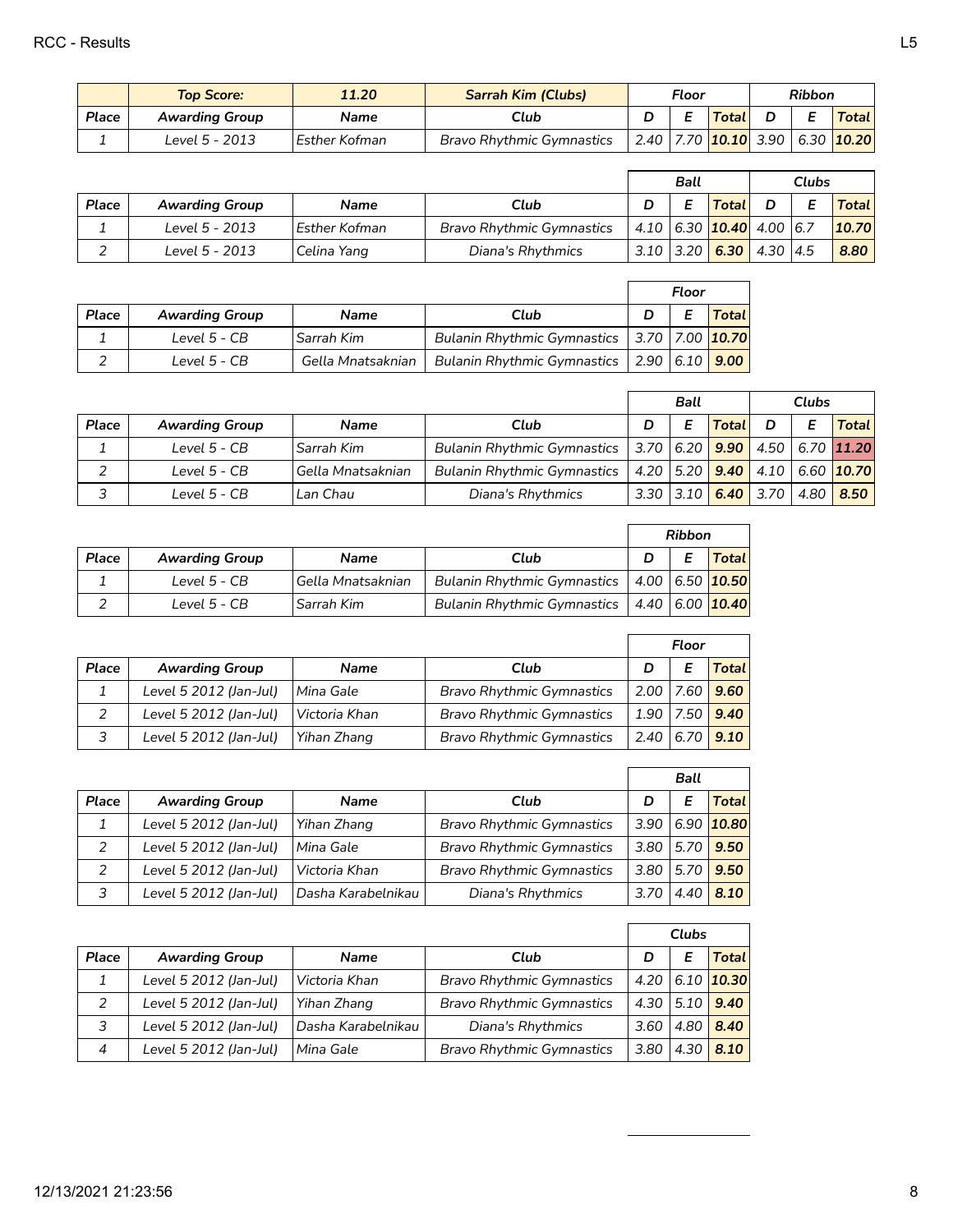|       |                        |               |                                  | <b>Ribbon</b> |               |           |                                           |
|-------|------------------------|---------------|----------------------------------|---------------|---------------|-----------|-------------------------------------------|
| Place | <b>Awarding Group</b>  | <b>Name</b>   | Club                             | D             | E             | <b>ND</b> | <b>Total</b>                              |
|       | Level 5 2012 (Jan-Jul) | Yihan Zhang   | <b>Bravo Rhythmic Gymnastics</b> |               | 4.20 6.30     |           | 10.50                                     |
|       | Level 5 2012 (Jan-Jul) | Victoria Khan | <b>Bravo Rhythmic Gymnastics</b> |               | $3.90$   4.90 |           | 8.80                                      |
|       | Level 5 2012 (Jan-Jul) | l Mina Gale   | <b>Bravo Rhythmic Gymnastics</b> |               |               |           | 3.80 3.90 $\mid$ -0.10 $\mid$ 7.60 $\mid$ |

|       |                                        |             |                                    | Floor                     |  |                                  |
|-------|----------------------------------------|-------------|------------------------------------|---------------------------|--|----------------------------------|
| Place | <b>Awarding Group</b>                  | <b>Name</b> | Club                               |                           |  | Total                            |
|       | Level 5 2012 (Aug-Dec) Evelina Dyachuk |             | <b>Bulanin Rhythmic Gymnastics</b> |                           |  | 3.50   7.30   <mark>10.80</mark> |
|       | Level 5 2012 (Aug-Dec) Chloe Na        |             | <b>Bravo Rhythmic Gymnastics</b>   | 1.60   7.70   <b>9.30</b> |  |                                  |
|       | Level 5 2012 (Aug-Dec) Anita Kuzmina   |             | <b>Bravo Rhythmic Gymnastics</b>   | $2.30$   7.00             |  | 9.30                             |

|       |                                        |                 |                                    | <b>Ball</b> |      |                |       |
|-------|----------------------------------------|-----------------|------------------------------------|-------------|------|----------------|-------|
| Place | <b>Awarding Group</b>                  | <b>Name</b>     | Club                               | D           |      | <b>ND</b>      | Total |
|       | Level 5 2012 (Aug-Dec)   Anita Kuzmina |                 | <b>Bravo Rhythmic Gymnastics</b>   | 3.90        | 6.70 |                | 10.60 |
|       | Level 5 2012 (Aug-Dec) Chloe Na        |                 | <b>Bravo Rhythmic Gymnastics</b>   | 3.80        | 6.50 |                | 10.30 |
|       | Level 5 2012 (Aug-Dec)                 | Evelina Dyachuk | <b>Bulanin Rhythmic Gymnastics</b> | 3.80        |      | $5.00$ $-0.10$ | 8.70  |
|       | Level 5 2012 (Aug-Dec) Lea Bahdanau    |                 | Diana's Rhythmics                  | 3.10        | 4.10 |                | 7.20  |

|       |                                          |              |                                    | Clubs |      |                |
|-------|------------------------------------------|--------------|------------------------------------|-------|------|----------------|
| Place | <b>Awarding Group</b>                    | <b>Name</b>  | Club                               | D     |      | Total l        |
|       | Level 5 2012 (Aug-Dec)   Anita Kuzmina   |              | <b>Bravo Rhythmic Gymnastics</b>   | 4.20  |      | 6.30 $10.50$   |
|       | Level 5 2012 (Aug-Dec)   Evelina Dyachuk |              | <b>Bulanin Rhythmic Gymnastics</b> | 4.50  |      | $6.00$   10.50 |
|       | Level 5 2012 (Aug-Dec) Chloe Na          |              | <b>Bravo Rhythmic Gymnastics</b>   | 4.40  |      | $4.30$ 8.70    |
|       | Level 5 2012 (Aug-Dec)                   | Lea Bahdanau | Diana's Rhythmics                  | 3.60  | 4.20 | 7.80           |

|       |                                      |                 |                                    | <b>Ribbon</b> |      |                |
|-------|--------------------------------------|-----------------|------------------------------------|---------------|------|----------------|
| Place | <b>Awarding Group</b>                | Name            | Club                               | D             |      | Total          |
|       | Level 5 2012 (Aug-Dec) Chloe Na      |                 | <b>Bravo Rhythmic Gymnastics</b>   | 4.20          |      | 6.50 $10.70$   |
|       | Level 5 2012 (Aug-Dec) Anita Kuzmina |                 | <b>Bravo Rhythmic Gymnastics</b>   | 3.80          |      | $6.60$   10.40 |
| 3     | Level 5 2012 (Aug-Dec)               | Evelina Dyachuk | <b>Bulanin Rhythmic Gymnastics</b> | 4.30          | 5.50 | 9.80           |
|       |                                      |                 |                                    |               |      |                |

|       |                       |                    |                                                   | Floor |  |                       |
|-------|-----------------------|--------------------|---------------------------------------------------|-------|--|-----------------------|
| Place | <b>Awarding Group</b> | <b>Name</b>        | Club                                              | D     |  | <b>Total</b>          |
|       | Level $5$ - JrA/B     | Kristina Yakhunina | Rhythmic Gymnastics East Bay   2.30   6.80   9.10 |       |  |                       |
|       | Level $5$ - JrA/B     | Anastasia Charsova | Rhythmic Gymnastics East Bay   2.40   6.00   8.40 |       |  |                       |
|       | Level $5$ - JrA/B     | Eva Dyadchenko     | <b>Bulanin Rhythmic Gymnastics</b>                |       |  | 2.70 5.20 <b>7.90</b> |

|                  |                       |                          |                                     | Ball |      |              |
|------------------|-----------------------|--------------------------|-------------------------------------|------|------|--------------|
| Place            | <b>Awarding Group</b> | <b>Name</b>              | Club                                | D    | Е    | <b>Total</b> |
|                  | Level 5 - JrA/B       | Eva Dyadchenko           | <b>Bulanin Rhythmic Gymnastics</b>  | 2.50 | 6.10 | 8.60         |
| $\mathcal{P}$    | Level 5 - JrA/B       | Elizaveta Kozhanoval     | Diana's Rhythmics                   | 3.10 | 4.80 | 7.90         |
| 3                | Level 5 - JrA/B       | Kristina Yakhunina       | <b>Rhythmic Gymnastics East Bay</b> | 2.50 | 5.10 | 7.60         |
| $\boldsymbol{4}$ | Level 5 - JrA/B       | <b>Willow Vanderpool</b> | Diana's Rhythmics                   | 2.80 | 2.90 | 5.70         |
| 5                | Level 5 - JrA/B       | Anastasia Charsova       | <b>Rhythmic Gymnastics East Bay</b> | 2.00 | 3.30 | 5.30         |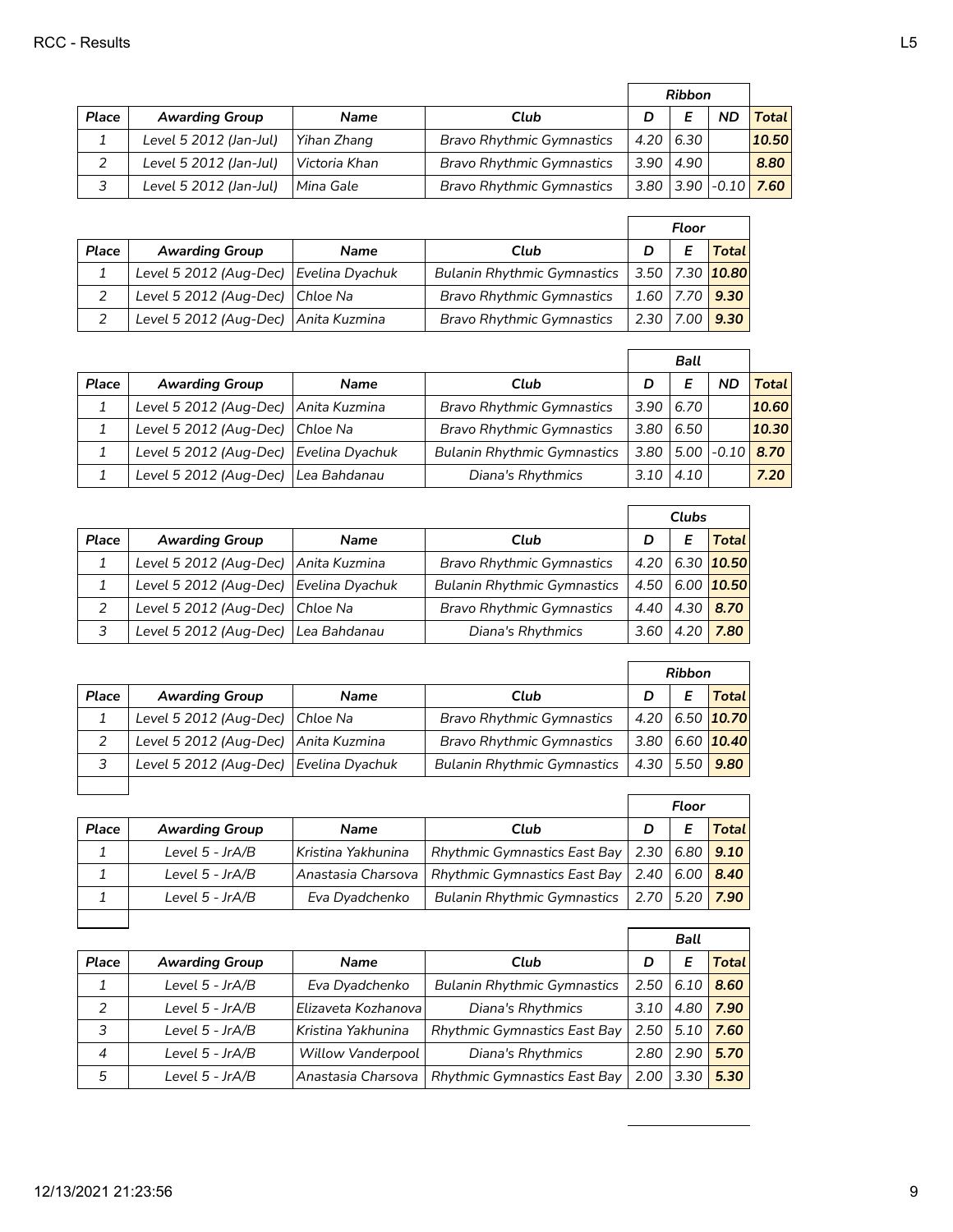|               |                       |                      |                                     | Clubs             |      |              |
|---------------|-----------------------|----------------------|-------------------------------------|-------------------|------|--------------|
| Place         | <b>Awarding Group</b> | <b>Name</b>          | Club                                | D                 | Е    | <b>Total</b> |
|               | Level 5 - JrA/B       | Eva Dyadchenko       | <b>Bulanin Rhythmic Gymnastics</b>  | 3.90              | 5.90 | 9.80         |
| $\mathcal{P}$ | Level 5 - JrA/B       | Kristina Yakhunina   | <b>Rhythmic Gymnastics East Bay</b> | 3.50              | 5.40 | 8.90         |
| 3             | Level 5 - JrA/B       | Elizaveta Kozhanoval | Diana's Rhythmics                   | 3.70 <sub>1</sub> | 5.00 | 8.70         |
| 4             | Level 5 - JrA/B       | Anastasia Charsova   | <b>Rhythmic Gymnastics East Bay</b> | 3.70              | 4.40 | 8.10         |
| 5             | Level 5 - JrA/B       | Willow Vanderpool    | Diana's Rhythmics                   | 3.60              | 4.40 | 8.00         |

|       |                       |                    |                                                          | <b>Ribbon</b> |  |                |
|-------|-----------------------|--------------------|----------------------------------------------------------|---------------|--|----------------|
| Place | <b>Awarding Group</b> | <b>Name</b>        | Club                                                     |               |  | <b>Total</b>   |
|       | Level $5$ - JrA/B     | Eva Dyadchenko     | <b>Bulanin Rhythmic Gymnastics</b>                       |               |  | 4.00 5.20 9.20 |
|       | Level $5$ - JrA/B     | Anastasia Charsova | Rhythmic Gymnastics East Bay   3.80   4.20 $\sqrt{8.00}$ |               |  |                |
|       | Level $5$ - JrA/B     | Kristina Yakhunina | Rhythmic Gymnastics East Bay   3.20   4.50 $\sqrt{7.70}$ |               |  |                |

|       |                       |                 |                                      | <b>Ribbon</b><br><b>Ball</b> |       |                                                                     |              |
|-------|-----------------------|-----------------|--------------------------------------|------------------------------|-------|---------------------------------------------------------------------|--------------|
| Place | <b>Awarding Group</b> | <b>Name</b>     | Club                                 | E                            | Total |                                                                     | <b>Total</b> |
|       | Level 5 - virtual     | Alina Gershberg | <b>Fitness Elite Training Center</b> |                              |       | 3.20   6.30 <mark>  9.50  </mark> 3.30   6.40 <mark>  9.70  </mark> |              |
| ∽     | Level 5 - virtual     | Polina Koretsky | <b>Fitness Elite Training Center</b> |                              |       | 3.60   5.50   <b>9.10</b>   3.30   4.60   <b>7.90</b>               |              |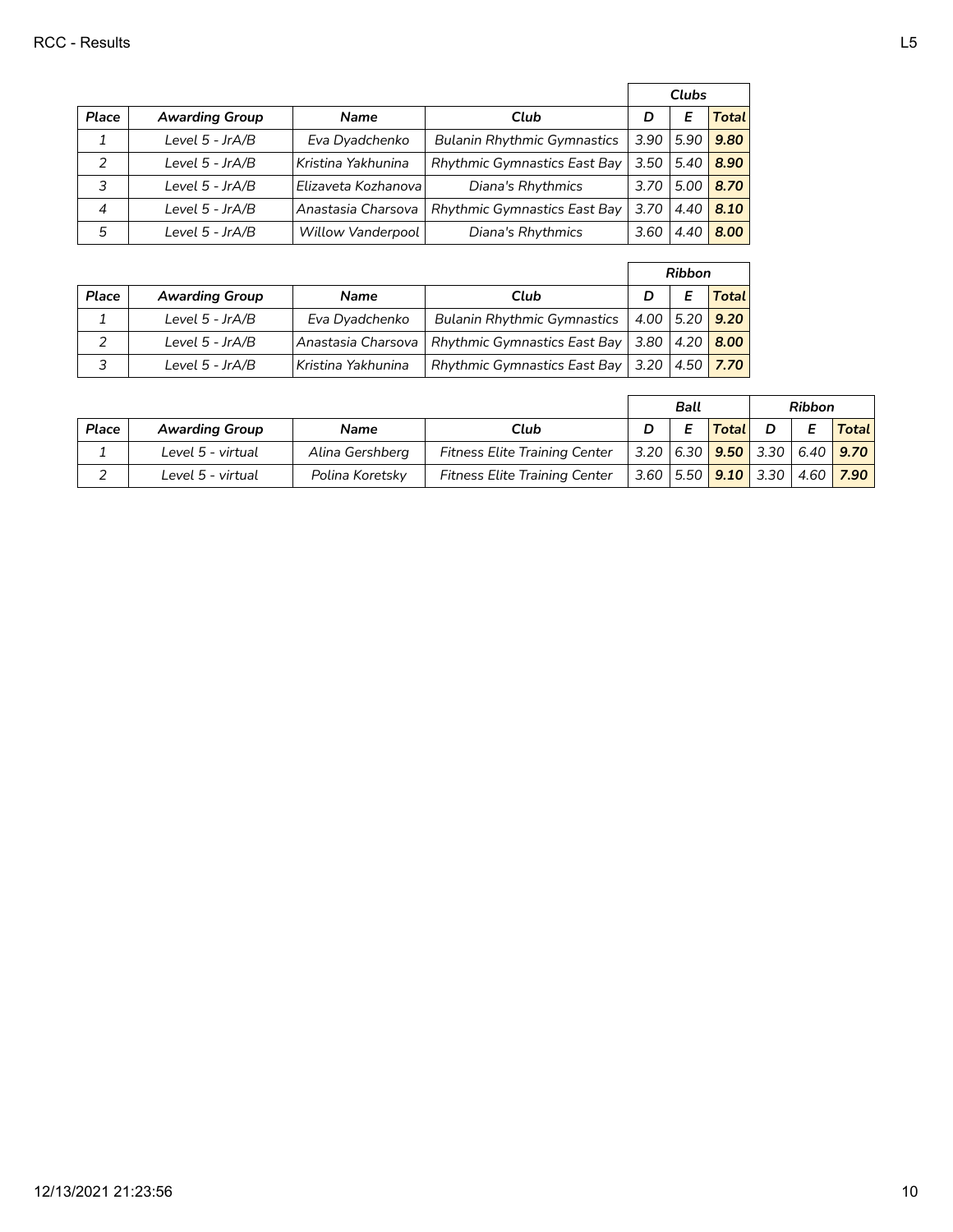|               | <b>Top Score:</b>     | 12.40             | <b>Evelyn Makovey floor</b>        | <b>Floor</b> |      |            |
|---------------|-----------------------|-------------------|------------------------------------|--------------|------|------------|
| Place         | <b>Awarding Group</b> | <b>Name</b>       | Club                               | D            |      | Total      |
| 1             | Level 6 - CC          | Evelyn Makovey    | <b>Bulanin Rhythmic Gymnastics</b> | 4.50         |      | 7.90 12.40 |
| $\mathcal{P}$ | Level $6 - CC$        | Sherry Shao       | <b>Bravo Rhythmic Gymnastics</b>   | 3.80         |      | 7.90 11.70 |
| 3             | Level 6 - CC          | Elizabeth Sciupac | <b>Bulanin Rhythmic Gymnastics</b> | 3.30         |      | 6.90 10.20 |
| 4             | Level $6 - CC$        | Stella Bai        | <b>Bravo Rhythmic Gymnastics</b>   | 3.00         | 6.80 | 9.80       |
| 5             | Level $6 - CC$        | Chelsea Lau       | <b>Bravo Rhythmic Gymnastics</b>   | 3.10         | 6.40 | 9.50       |

|                |                       |                   |                                    | Rope |      |                |
|----------------|-----------------------|-------------------|------------------------------------|------|------|----------------|
| Place          | <b>Awarding Group</b> | <b>Name</b>       | Club                               | D    | E    | <b>Total</b>   |
| 1              | Level 6 - CC          | Chelsea Lau       | <b>Bravo Rhythmic Gymnastics</b>   | 4.80 |      | $6.00$   10.80 |
| 2              | Level 6 - CC          | Evelyn Makovey    | <b>Bulanin Rhythmic Gymnastics</b> | 3.80 |      | $6.60$   10.40 |
| 3              | Level 6 - CC          | Stella Bai        | <b>Bravo Rhythmic Gymnastics</b>   | 3.80 | 5.50 | 9.30           |
| $\overline{4}$ | Level 6 - CC          | Elizabeth Sciupac | <b>Bulanin Rhythmic Gymnastics</b> | 3.40 | 5.80 | 9.20           |
| 5              | Level 6 - CC          | Sherry Shao       | <b>Bravo Rhythmic Gymnastics</b>   | 3.60 | 5.30 | 8.90           |

|                |                       |                    |                                    | Hoop |      |               |       |
|----------------|-----------------------|--------------------|------------------------------------|------|------|---------------|-------|
| Place          | <b>Awarding Group</b> | <b>Name</b>        | Club                               | D    | F    | ND            | Total |
|                | Level 6 - CC          | Chelsea Lau        | <b>Bravo Rhythmic Gymnastics</b>   | 4.80 | 6.20 |               | 11.00 |
| $\mathcal{P}$  | Level 6 - CC          | Evelyn Makovey     | <b>Bulanin Rhythmic Gymnastics</b> | 4.20 | 6.60 |               | 10.80 |
| 3              | Level $6 - CC$        | <b>Sherry Shao</b> | <b>Bravo Rhythmic Gymnastics</b>   | 4.80 |      | $4.90 - 0.10$ | 9.60  |
| $\overline{4}$ | Level $6 - CC$        | Elizabeth Sciupac  | <b>Bulanin Rhythmic Gymnastics</b> | 4.00 | 5.30 |               | 9.30  |
| 5              | Level 6 - CC          | Stella Bai         | <b>Bravo Rhythmic Gymnastics</b>   | 3.50 | 5.00 |               | 8.50  |

|                |                       |                   |                                    | <b>Ribbon</b> |      |       |
|----------------|-----------------------|-------------------|------------------------------------|---------------|------|-------|
| Place          | <b>Awarding Group</b> | <b>Name</b>       | Club                               | D             | Е    | Total |
| 1              | Level $6 - CC$        | Chelsea Lau       | <b>Bravo Rhythmic Gymnastics</b>   | 2.00          | 5.80 | 7.80  |
| $\mathcal{P}$  | Level 6 - CC          | Elizabeth Sciupac | <b>Bulanin Rhythmic Gymnastics</b> | 1.80          | 5.90 | 7.70  |
| 3              | Level 6 - CC          | Evelyn Makovey    | <b>Bulanin Rhythmic Gymnastics</b> | 2.40          | 5.20 | 7.60  |
| $\overline{4}$ | Level 6 - CC          | Sherry Shao       | <b>Bravo Rhythmic Gymnastics</b>   | 2.30          | 3.90 | 6.20  |
| 5              | Level 6 - CC          | Stella Bai        | <b>Bravo Rhythmic Gymnastics</b>   | 1.90          | 3.90 | 5.80  |

|                |                       |                     |                                     | Floor |      |              |
|----------------|-----------------------|---------------------|-------------------------------------|-------|------|--------------|
| Place          | <b>Awarding Group</b> | <b>Name</b>         | Club                                | D     | Е    | <b>Total</b> |
|                | Level 6 - JrA/B       | Minna Song          | <b>Bravo Rhythmic Gymnastics</b>    | 2.90  | 6.60 | 9.50         |
| 1              | Level 6 - JrA/B       | Sabina Muratova     | Rhythmic Gymnastics East Bay        | 3.00  | 6.50 | 9.50         |
| 2              | Level 6 - JrA/B       | Helena Liu          | <b>Bravo Rhythmic Gymnastics</b>    | 3.10  | 6.20 | 9.30         |
| 3              | Level 6 - JrA/B       | Sophia Gavrilova    | <b>Bravo Rhythmic Gymnastics</b>    | 1.70  | 7.40 | 9.10         |
| $\overline{4}$ | Level 6 - JrA/B       | <b>Yuelin Xiong</b> | <b>Bravo Rhythmic Gymnastics</b>    | 2.30  | 6.40 | 8.70         |
| 5              | Level 6 - JrA/B       | Eva Koltunov        | <b>Rhythmic Gymnastics East Bay</b> | 2.10  | 6.30 | 8.40         |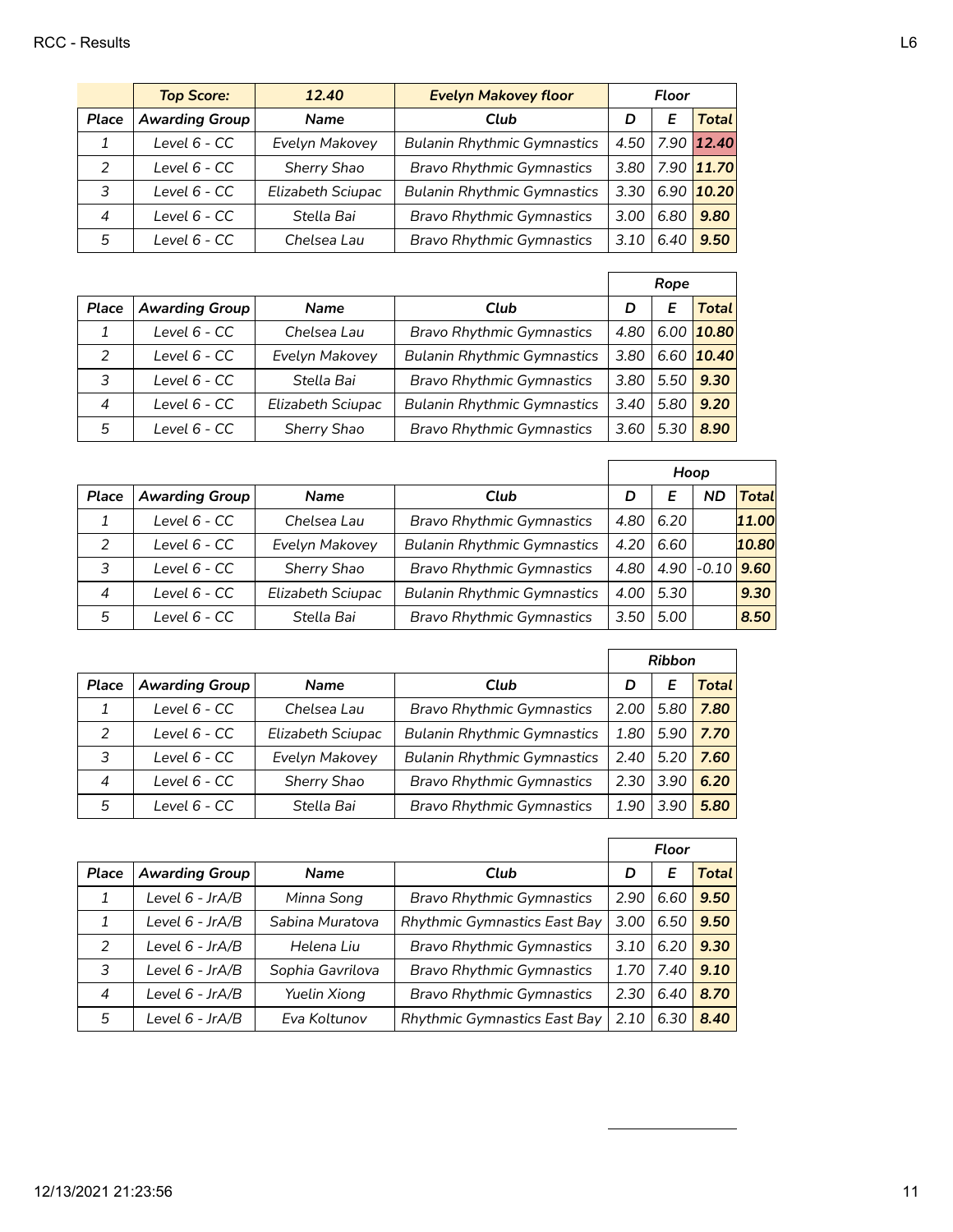|                |                       |                  |                                     | Rope |      |       |
|----------------|-----------------------|------------------|-------------------------------------|------|------|-------|
| Place          | <b>Awarding Group</b> | <b>Name</b>      | Club                                | D    | Е    | Total |
|                | Level 6 - JrA/B       | Helena Liu       | <b>Bravo Rhythmic Gymnastics</b>    | 4.00 | 5.40 | 9.40  |
| 2              | Level 6 - JrA/B       | Minna Song       | <b>Bravo Rhythmic Gymnastics</b>    | 3.80 | 5.50 | 9.30  |
| 3              | Level 6 - JrA/B       | Sabina Muratova  | <b>Rhythmic Gymnastics East Bay</b> | 4.50 | 4.70 | 9.20  |
| $\overline{4}$ | Level 6 - JrA/B       | Sophia Gavrilova | <b>Bravo Rhythmic Gymnastics</b>    | 3.40 | 4.80 | 8.20  |
| 5              | Level 6 - JrA/B       | Yuelin Xiong     | <b>Bravo Rhythmic Gymnastics</b>    | 3.50 | 4.00 | 7.50  |
| 6              | Level 6 - JrA/B       | Eva Koltunov     | <b>Rhythmic Gymnastics East Bay</b> | 3.10 | 4.30 | 7.40  |

|                |                       |                  |                                     |      | Hoop |              |
|----------------|-----------------------|------------------|-------------------------------------|------|------|--------------|
| Place          | <b>Awarding Group</b> | <b>Name</b>      | Club                                | D    | E    | Total        |
| 1              | Level 6 - JrA/B       | Minna Song       | <b>Bravo Rhythmic Gymnastics</b>    | 4.90 |      | $6.10$ 11.00 |
| 2              | Level 6 - JrA/B       | Helena Liu       | <b>Bravo Rhythmic Gymnastics</b>    | 4.10 | 5.50 | 9.60         |
| 3              | Level 6 - JrA/B       | Sophia Gavrilova | <b>Bravo Rhythmic Gymnastics</b>    | 3.80 | 4.30 | 8.10         |
| $\overline{4}$ | Level 6 - JrA/B       | Yuelin Xiong     | <b>Bravo Rhythmic Gymnastics</b>    | 3.50 | 4.40 | 7.90         |
| 5              | Level 6 - JrA/B       | Sabina Muratova  | <b>Rhythmic Gymnastics East Bay</b> | 3.60 | 4.00 | 7.60         |
| 6              | Level 6 - JrA/B       | Eva Koltunov     | Rhythmic Gymnastics East Bay        | 2.40 | 3.70 | 6.10         |

|                |                       |                  |                                     | <b>Ribbon</b> |      |              |
|----------------|-----------------------|------------------|-------------------------------------|---------------|------|--------------|
| Place          | <b>Awarding Group</b> | <b>Name</b>      | Club                                | D             | Е    | <b>Total</b> |
| 1              | Level 6 - JrA/B       | Helena Liu       | <b>Bravo Rhythmic Gymnastics</b>    | 2.70          | 5.10 | 7.80         |
| $\mathcal{P}$  | Level 6 - JrA/B       | Yuelin Xiong     | <b>Bravo Rhythmic Gymnastics</b>    | 2.20          | 5.50 | 7.70         |
| 3              | Level 6 - JrA/B       | Sabina Muratova  | <b>Rhythmic Gymnastics East Bay</b> | 2.80          | 4.70 | 7.50         |
| $\overline{4}$ | Level 6 - JrA/B       | Minna Song       | <b>Bravo Rhythmic Gymnastics</b>    | 2.30          | 4.60 | 6.90         |
| 5              | Level 6 - JrA/B       | Sophia Gavrilova | <b>Bravo Rhythmic Gymnastics</b>    | 2.20          | 4.40 | 6.60         |
| 6              | Level 6 - JrA/B       | Eva Koltunov     | Rhythmic Gymnastics East Bay        | 1.50          | 3.60 | 5.10         |

|       |                   |                  |                                      | Hoop |  |                                   | <b>Ribbon</b> |  |                                 |
|-------|-------------------|------------------|--------------------------------------|------|--|-----------------------------------|---------------|--|---------------------------------|
| Place | Awarding Group    | <b>Name</b>      | Club                                 |      |  | Total                             | D             |  | <b>Total</b>                    |
|       | Level 6 - virtual | Mia Shturman     | <b>Fitness Elite Training Center</b> |      |  |                                   |               |  | 3.70 8.00 11.70 4.10 6.10 10.20 |
|       | Level 6 - virtual | Marie Chterental | <b>Fitness Elite Training Center</b> |      |  | 4.40   5.60   10.00   4.10   4.80 |               |  | 8.90                            |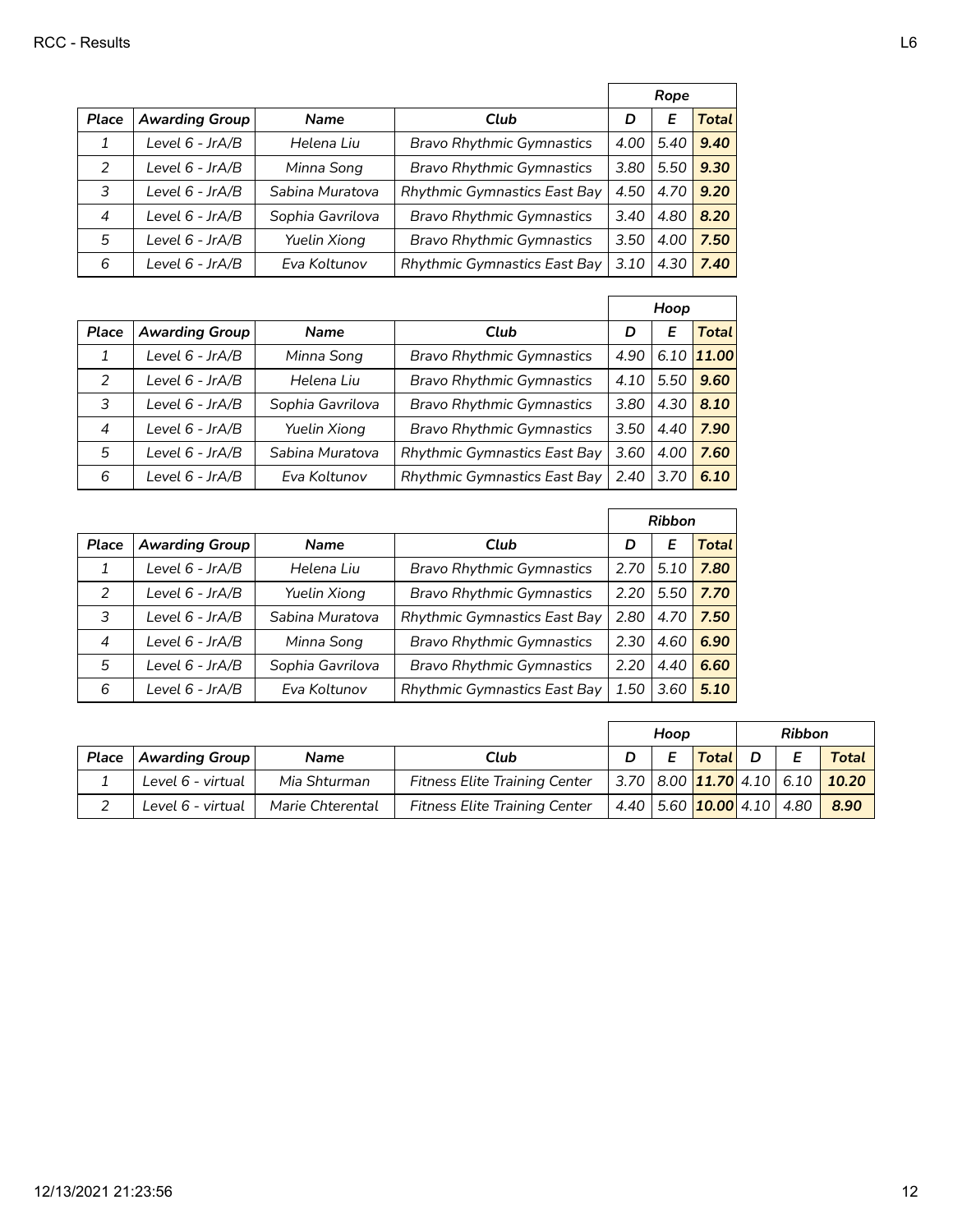|                | <b>Top Score:</b>     | 12.00            | <b>Emma Terry (Floor)</b> | Floor |      |                |
|----------------|-----------------------|------------------|---------------------------|-------|------|----------------|
| Place          | <b>Awarding Group</b> | Name             | Club                      | D     |      | Total          |
|                | Level 7 - CC          | Sofia Zolotuhin  | Dianas Rhythmics          | 3.70  |      | $6.90$   10.60 |
| $\overline{2}$ | Level 7 - CC          | Violetta Shubina | <b>Dianas Rhythmics</b>   | 3.40  |      | 6.60 10.00     |
| 3              | Level 7 - CC          | Isabel Kaplunov  | <b>Dianas Rhythmics</b>   | 3.10  | 6.20 | 9.30           |
| 4              | Level 7 - CC          | Carah Ortiz      | <b>Dianas Rhythmics</b>   | 2.40  | 4.80 | 7.20           |
| 5              | Level 7 - CC          | Daisy Chen       | <b>Dianas Rhythmics</b>   | 2.30  | 4.20 | 6.50           |

|       |                       |                  |                         | <b>Ball</b> |      |                |              |
|-------|-----------------------|------------------|-------------------------|-------------|------|----------------|--------------|
| Place | <b>Awarding Group</b> | Name             | Club                    | D           | E    | ND             | <b>Total</b> |
|       | Level 7 - CC          | Isabel Kaplunov  | <b>Dianas Rhythmics</b> | 4.70        | 5.00 |                | 9.70         |
| 2     | Level 7 - CC          | Violetta Shubina | <b>Dianas Rhythmics</b> | 4.20        | 5.10 |                | 9.30         |
| 2     | Level 7 - CC          | Sofia Zolotuhin  | <b>Dianas Rhythmics</b> | 4.80        |      | $4.60$ $-0.10$ | 9.30         |
| 3     | Level 7 - CC          | Carah Ortiz      | <b>Dianas Rhythmics</b> | 2.50        | 3.90 |                | 6.40         |
| 4     | Level 7 - CC          | Daisy Chen       | <b>Dianas Rhythmics</b> | 2.60        | 2.00 |                | 4.60         |

 $\overline{a}$ 

|                |                       |                  |                  | Clubs |      |       |
|----------------|-----------------------|------------------|------------------|-------|------|-------|
| Place          | <b>Awarding Group</b> | Name             | Club             |       |      | Total |
|                | Level 7 - CC          | Isabel Kaplunov  | Dianas Rhythmics | 3.30  | 5.30 | 8.60  |
| 2              | Level 7 - CC          | Violetta Shubina | Dianas Rhythmics | 4.00  | 4.30 | 8.30  |
| 3              | Level 7 - CC          | Sofia Zolotuhin  | Dianas Rhythmics | 3.20  | 4.40 | 7.60  |
| $\overline{4}$ | Level 7 - CC          | Carah Ortiz      | Dianas Rhythmics | 2.30  |      | 5.40  |

|       |                                                              |      |                                    | Floor |   |                         |
|-------|--------------------------------------------------------------|------|------------------------------------|-------|---|-------------------------|
| Place | <b>Awarding Group</b>                                        | Name | Club                               | D     | Е | <b>Total</b>            |
|       | Level 7 - 2011 (Jan-Aug) Emma Terry                          |      | <b>Bravo Rhythmic Gymnastics</b>   |       |   | $5.10$ 6.90 12.00       |
|       | Level 7 - 2011 (Jan-Aug) Sofia Plotka                        |      | <b>Bulanin Rhythmic Gymnastics</b> |       |   | $4.10$ 7.20 11.30       |
|       | Level 7 - 2011 (Jan-Aug) Katherine Kokhanyy Dianas Rhythmics |      |                                    |       |   | $3.60$   7.10 $ 10.70 $ |

| Place | <b>Awarding Group</b>    | Name         | Club                               |  |  | <b>Total</b>       |
|-------|--------------------------|--------------|------------------------------------|--|--|--------------------|
|       | Level 7 - 2011 (Jan-Aug) | Emma Terry   | <b>Bravo Rhythmic Gymnastics</b>   |  |  | 5.00 3.20 8.20     |
|       | Level 7 - 2011 (Jan-Aug) | Sofia Plotka | <b>Bulanin Rhythmic Gymnastics</b> |  |  | $ 2.60 5.30 $ 7.90 |

|       |                          |                               | Ball                               |      |  | Clubs          |  |      |                                 |
|-------|--------------------------|-------------------------------|------------------------------------|------|--|----------------|--|------|---------------------------------|
| Place | <b>Awarding Group</b>    | Name                          | Club                               |      |  | <b>Total</b>   |  | E    | Total                           |
|       | Level 7 - 2011 (Jan-Aug) | Emma Terry                    | <b>Bravo Rhythmic Gymnastics</b>   |      |  |                |  |      | 6.10 5.20 11.30 6.80 6.70 13.50 |
|       | Level 7 - 2011 (Jan-Aug) | Sofia Plotka                  | <b>Bulanin Rhythmic Gymnastics</b> | 4.80 |  | 4.50 9.30 3.70 |  | 5.60 | 9.30                            |
| 3     | Level 7 - 2011 (Jan-Aug) | <del>Katherine Kokhanvv</del> | <b>Dianas Rhythmics</b>            |      |  | 0.00           |  |      | 0.00                            |

|       |                          |                   |                         | Floor |           |       |
|-------|--------------------------|-------------------|-------------------------|-------|-----------|-------|
| Place | <b>Awarding Group</b>    | Name              | Club                    | D     |           | Total |
|       | Level 7 - 2011 (Sep-Dec) | Alice Filonova    | Dianas Rhythmics        | 3.80  | 6.00      | 9.80  |
| 2     | Level 7 - 2011 (Sep-Dec) | Sasha Trytiak     | Dianas Rhythmics        | 3.10  | 6.00      | 9.10  |
| 3     | Level 7 - 2011 (Sep-Dec) | Judi Radwan       | Dianas Rhythmics        | 3.50  | 4.20      | 7.70  |
| 4     | Level 7 - 2011 (Sep-Dec) | Eva Semikhatskaja | <b>Dianas Rhythmics</b> | 2.50  | 1.50<br>⊿ | 7.00  |

|       |                          |                |                         |             | Ball        |              |  |
|-------|--------------------------|----------------|-------------------------|-------------|-------------|--------------|--|
| Place | <b>Awarding Group</b>    | Name           | Club                    |             |             | <b>Total</b> |  |
|       | Level 7 - 2011 (Sep-Dec) | Alice Filonova | <b>Dianas Rhythmics</b> | 4.00        |             | 4.80 8.80    |  |
|       | Level 7 - 2011 (Sep-Dec) | Sasha Trytiak  | Dianas Rhythmics        |             | $3.20$ 3.80 | 7.00         |  |
|       | Level 7 - 2011 (Sep-Dec) | Judi Radwan    | Dianas Rhythmics        | $3.10$ 3.50 |             | 6.60         |  |

|       |                          |                |                         | Clubs |      |       |
|-------|--------------------------|----------------|-------------------------|-------|------|-------|
| Place | <b>Awarding Group</b>    | Name           | Club                    |       | E    | Total |
|       | Level 7 - 2011 (Sep-Dec) | Alice Filonova | <b>Dianas Rhythmics</b> | 3.30  | 4.50 | 7.80  |
|       | Level 7 - 2011 (Sep-Dec) | Sasha Trytiak  | Dianas Rhythmics        | 2.20  | 4.80 | 7.00  |
|       | Level 7 - 2011 (Sep-Dec) | Judi Radwan    | Dianas Rhythmics        | 2.60  | 2.90 | 5.50  |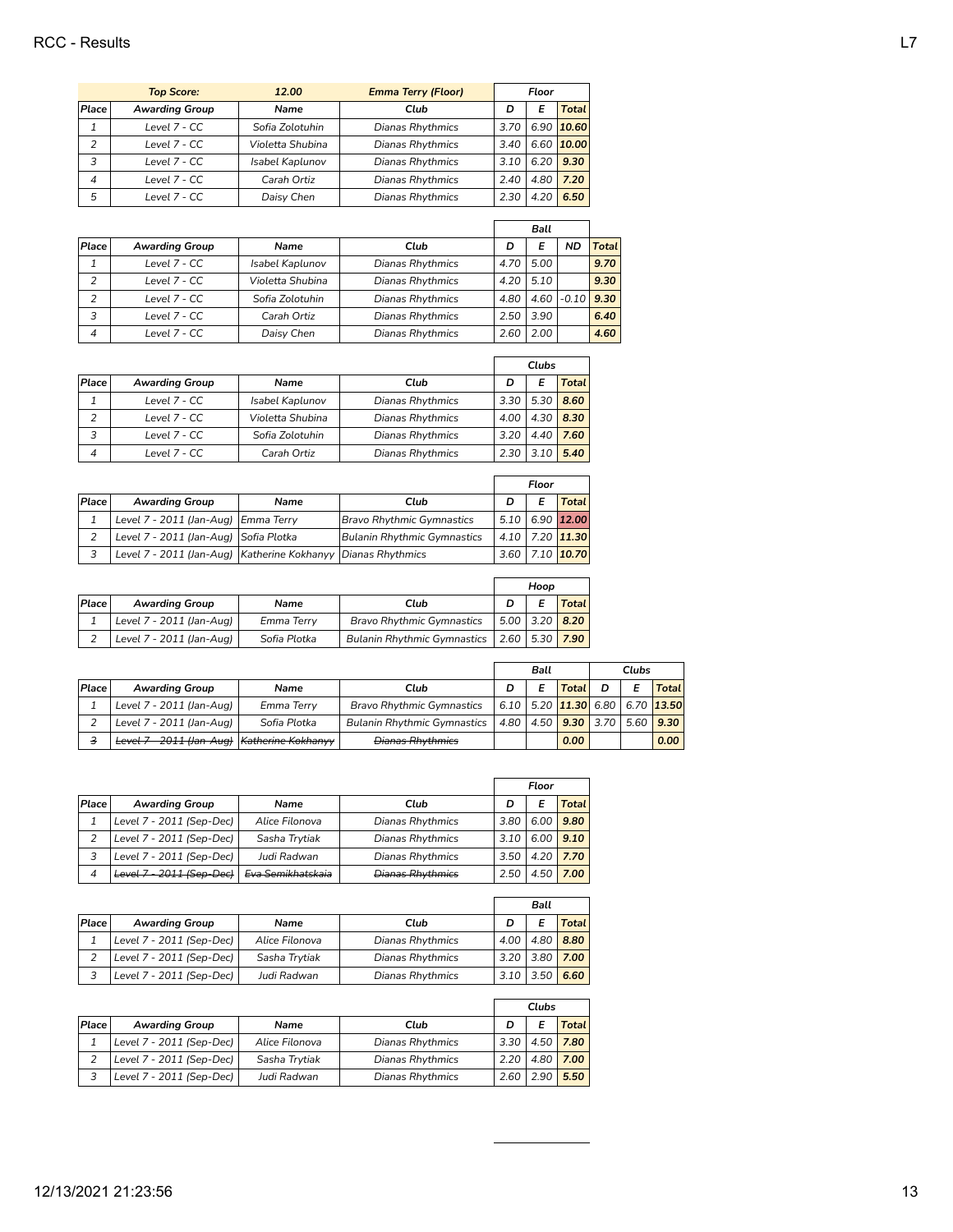|                          |                       |                    |                                     | Floor |      |                 |
|--------------------------|-----------------------|--------------------|-------------------------------------|-------|------|-----------------|
| Place                    | <b>Awarding Group</b> | Name               | Club                                | D     |      | Total           |
|                          | Level 7 - JrA         | Eva Guevara        | <b>Rhythmic Gymnastics East Bay</b> |       |      | 4.80 6.70 11.50 |
|                          | Level 7 - JrA         | Jessica Shen       | <b>Bulanin Rhythmic Gymnastics</b>  | 4.30  |      | 6.50 10.80      |
| 3                        | Level 7 - JrA         | Aila Keating       | Diana's Rhythmics                   | 4.90  |      | $5.20$ 10.10    |
| $\overline{\mathcal{A}}$ | Level 7 - JrA         | Anastasia Lobastov | Rhythmic Gymnastics East Bay        | 4.40  | 5.50 | 9.90            |
| 5                        | Level 7 - JrA         | Shiori Kosuge      | Dianas Rhythmics                    | 3.00  | 4.60 | 7.60            |

|       |                       |              |                                                                        | Hoop             |  |              |
|-------|-----------------------|--------------|------------------------------------------------------------------------|------------------|--|--------------|
| Place | <b>Awarding Group</b> | Name         | Club                                                                   |                  |  | <b>Total</b> |
|       | Level 7 - JrA         | Jessica Shen | <b>Bulanin Rhythmic Gymnastics</b>                                     | $4.40$ 5.30 9.70 |  |              |
|       | Level 7 - JrA         | Eva Guevara  | Rhythmic Gymnastics East Bay   3.90   4.70   8.60                      |                  |  |              |
|       | Level 7 - JrA         |              | Anastasia Lobastov   Rhythmic Gymnastics East Bay   3.10   5.50   8.60 |                  |  |              |

|                          |                       |                    |                                     |      | Ball |                |       |
|--------------------------|-----------------------|--------------------|-------------------------------------|------|------|----------------|-------|
| Place                    | <b>Awarding Group</b> | Name               | Club                                | D    |      |                | Total |
|                          | Level 7 - JrA         | Jessica Shen       | <b>Bulanin Rhythmic Gymnastics</b>  | 4.90 | 6.20 |                | 11.10 |
| 2                        | Level 7 - JrA         | Aila Keating       | Diana's Rhythmics                   | 4.60 |      | $4.90$ $-0.10$ | 9.40  |
| 3                        | Level 7 - JrA         | Shiori Kosuge      | <b>Dianas Rhythmics</b>             | 4.20 | 5.00 |                | 9.20  |
| $\overline{\mathcal{A}}$ | Level 7 - JrA         | Anastasia Lobastov | <b>Rhythmic Gymnastics East Bay</b> | 4.00 | 3.40 |                | 7.40  |
| 5                        | Level 7 - JrA         | Eva Guevara        | Rhythmic Gymnastics East Bay        | 3.80 |      | $3.30$ $-0.20$ | 6.90  |

|                          |                       |                      |                                     | Clubs |      |            |
|--------------------------|-----------------------|----------------------|-------------------------------------|-------|------|------------|
| Place                    | <b>Awarding Group</b> | Name                 | Club                                | D     | E    | Total      |
|                          | Level 7 - JrA         | Anastasia Lobastov I | Rhythmic Gymnastics East Bay        | 4.70  |      | 6.30 11.00 |
| $\overline{2}$           | Level 7 - JrA         | Eva Guevara          | <b>Rhythmic Gymnastics East Bay</b> | 3.50  | 4.50 | 8.00       |
| 3                        | Level 7 - JrA         | Jessica Shen         | <b>Bulanin Rhythmic Gymnastics</b>  | 3.80  | 4.10 | 7.90       |
| $\overline{\mathcal{A}}$ | Level 7 - JrA         | Aila Keating         | Diana's Rhythmics                   | 3.00  | 3.50 | 6.50       |
| 5                        | Level 7 - JrA         | Shiori Kosuge        | <b>Dianas Rhythmics</b>             | 2.80  | 3.50 | 6.30       |

|       |                       |                    |                                         |                    | Floor |              |      | Hoop        |       |      | Ball |       | Clubs |      |              |
|-------|-----------------------|--------------------|-----------------------------------------|--------------------|-------|--------------|------|-------------|-------|------|------|-------|-------|------|--------------|
| Place | <b>Awarding Group</b> | Name               | Club                                    |                    |       | <b>Total</b> |      |             | Total | n    |      | Total |       |      | <b>Total</b> |
|       | - JrB<br>Level .      | Alina<br>Sorokopud | <b>Bulanin Rhythmic G</b><br>Gymnastics | .4.50 <sup>1</sup> | 6.60  | 11.10        | 4.00 | 510<br>5.IU | 9.10  | 4.60 | 5.60 | 10.20 | 3.10  | 5.60 | 8.70         |

|       |                       |            |                                      | Ball           |             |              |
|-------|-----------------------|------------|--------------------------------------|----------------|-------------|--------------|
| Place | <b>Awarding Group</b> | Name       | Club                                 |                |             | <b>Total</b> |
|       | Level 7 - virtual     | Julia Wang | <b>Fitness Elite Training Center</b> |                | $4.50$ 3.30 | 7.80         |
|       | Level 7 - virtual     | Chloe Tieu | <b>Fitness Elite Training Center</b> | 3.40 3.30 6.70 |             |              |

|       |                       |             |                                      | Clubs                 |                   |
|-------|-----------------------|-------------|--------------------------------------|-----------------------|-------------------|
| Place | <b>Awarding Group</b> | <b>Name</b> | Club                                 |                       | Totall            |
| ┻     | Level 7 - virtual     | Julia Wang  | <b>Fitness Elite Training Center</b> |                       | $5.70$ 5.40 11.10 |
| ∠     | Level 7 - virtual     | Chloe Tieu  | <b>Fitness Elite Training Center</b> | $3.00 \mid 4.00 \mid$ | 7.00              |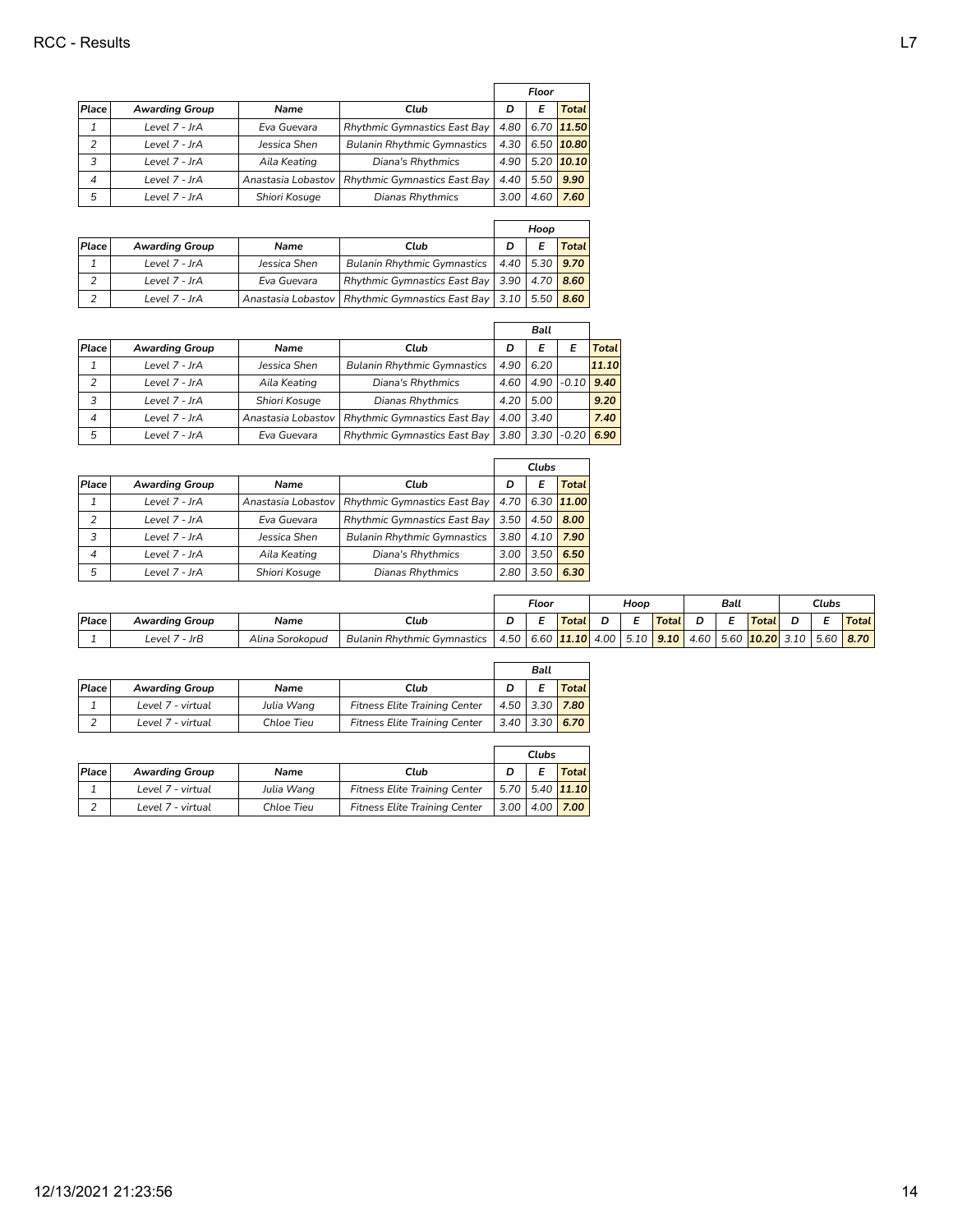| <b>Top Score:</b> |                               | 13.50                    | <b>Ece Guvener (ball)</b>        | Floor |      |              |
|-------------------|-------------------------------|--------------------------|----------------------------------|-------|------|--------------|
|                   | <b>Place   Awarding Group</b> | <b>Name</b>              | Club                             | D     |      | Total I      |
|                   | Level 8 - JrA                 | Lyra Griffin             | <b>Bravo Rhythmic Gymnastics</b> | 5.60  |      | 7.40 13.00   |
|                   | Level 8 - JrA                 | Emma Ji                  | Dianas Rhythmics                 | 4.40  |      | $6.40$ 10.80 |
|                   | Level 8 - JrA                 | Emily Effendi            | Dianas Rhythmics                 | 4.10  | 5.40 | 9.50         |
| $\overline{4}$    | Level 8 - JrA                 | <b>Elizabeth Drewery</b> | Dianas Rhythmics                 | 3.50  | 5.90 | 9.40         |

|                |                               |                   |                                  |      | <b>Ball</b> |                |
|----------------|-------------------------------|-------------------|----------------------------------|------|-------------|----------------|
|                | <b>Place   Awarding Group</b> | <b>Name</b>       | Club                             |      |             | Total          |
|                | Level 8 - JrA                 | Lyra Griffin      | <b>Bravo Rhythmic Gymnastics</b> | 7.60 |             | 4.90 12.50     |
| $\mathcal{P}$  | Level 8 - JrA                 | Elizabeth Drewery | Dianas Rhythmics                 | 5.90 |             | $6.10$   12.00 |
| 3              | Level 8 - JrA                 | Emma Ji           | Dianas Rhythmics                 | 5.40 | 4.50        | 9.90           |
| $\overline{4}$ | Level 8 - JrA                 | Emily Effendi     | Dianas Rhythmics                 | 4.50 | 3.30        | 7.80           |

|                               |                   |                                  | <b>Clubs</b> |      |                              |
|-------------------------------|-------------------|----------------------------------|--------------|------|------------------------------|
| <b>Place   Awarding Group</b> | <b>Name</b>       | Club                             |              |      | <b>Total</b>                 |
| Level 8 - JrA                 | Lyra Griffin      | <b>Bravo Rhythmic Gymnastics</b> |              |      | $4.80$   5.60   <b>10.40</b> |
| Level 8 - JrA                 | Elizabeth Drewery | Dianas Rhythmics                 | 5.00 l       | 4.80 | 9.80                         |

|   |                        |               |                                  | <b>Ribbon</b> |      |              |
|---|------------------------|---------------|----------------------------------|---------------|------|--------------|
|   | Place   Awarding Group | <b>Name</b>   | Club                             |               |      | <b>Total</b> |
|   | Level 8 - JrA          | Lyra Griffin  | <b>Bravo Rhythmic Gymnastics</b> | 4.80          | 4.10 | 8.90         |
| っ | Level 8 - JrA          | Emily Effendi | Dianas Rhythmics                 | 3.30          | 4.40 | 7.70         |
| 3 | Level 8 - JrA          | Emma Ji       | Dianas Rhythmics                 |               | 4.OC | 6.20         |

|                | <b>Place Awarding Group</b> | <b>Name</b>       | Club                               | D      |  | Total      |
|----------------|-----------------------------|-------------------|------------------------------------|--------|--|------------|
|                | Level 8 - JrB               | Angelina Im       | <b>Bravo Rhythmic Gymnastics</b>   | $5.50$ |  | 7.60 13.10 |
| 2              | Level 8 - JrB               | Ece Guvener       | <b>Bravo Rhythmic Gymnastics</b>   | 4.40   |  | 7.80 12.20 |
| 3              | Level 8 - JrB               | Svetlana Gukasyan | <b>Bulanin Rhythmic Gymnastics</b> | 4.10   |  | 7.10 11.20 |
| $\overline{4}$ | Level 8 - JrB               | Mengdi Xiong      | <b>Bravo Rhythmic Gymnastics</b>   | 3.80   |  | 7.20 11.00 |

|   |                                 |                   |                                    |      | Ball |              |
|---|---------------------------------|-------------------|------------------------------------|------|------|--------------|
|   | <b>Place   Awarding Group  </b> | <b>Name</b>       | Club                               | D    |      | Total        |
|   | Level 8 - JrB                   | Ece Guvener       | <b>Bravo Rhythmic Gymnastics</b>   | 6.40 |      | 7.10 13.50   |
| 2 | Level $8$ - JrB                 | Svetlana Gukasyan | <b>Bulanin Rhythmic Gymnastics</b> | 4.30 |      | $6.30$ 10.60 |
| 3 | Level $8$ - JrB                 | Mengdi Xiong      | <b>Bravo Rhythmic Gymnastics</b>   | 4.20 | 3.80 | 8.00         |
| 4 | Level 8 - JrB                   | Angelina Im       | <b>Bravo Rhythmic Gymnastics</b>   | 5.60 | 1.80 | 7.40         |
| 5 | Level 8 - JrB                   | Leia Keating      | Diana's Rhythmics                  | 3.80 | 3.20 | 7.00         |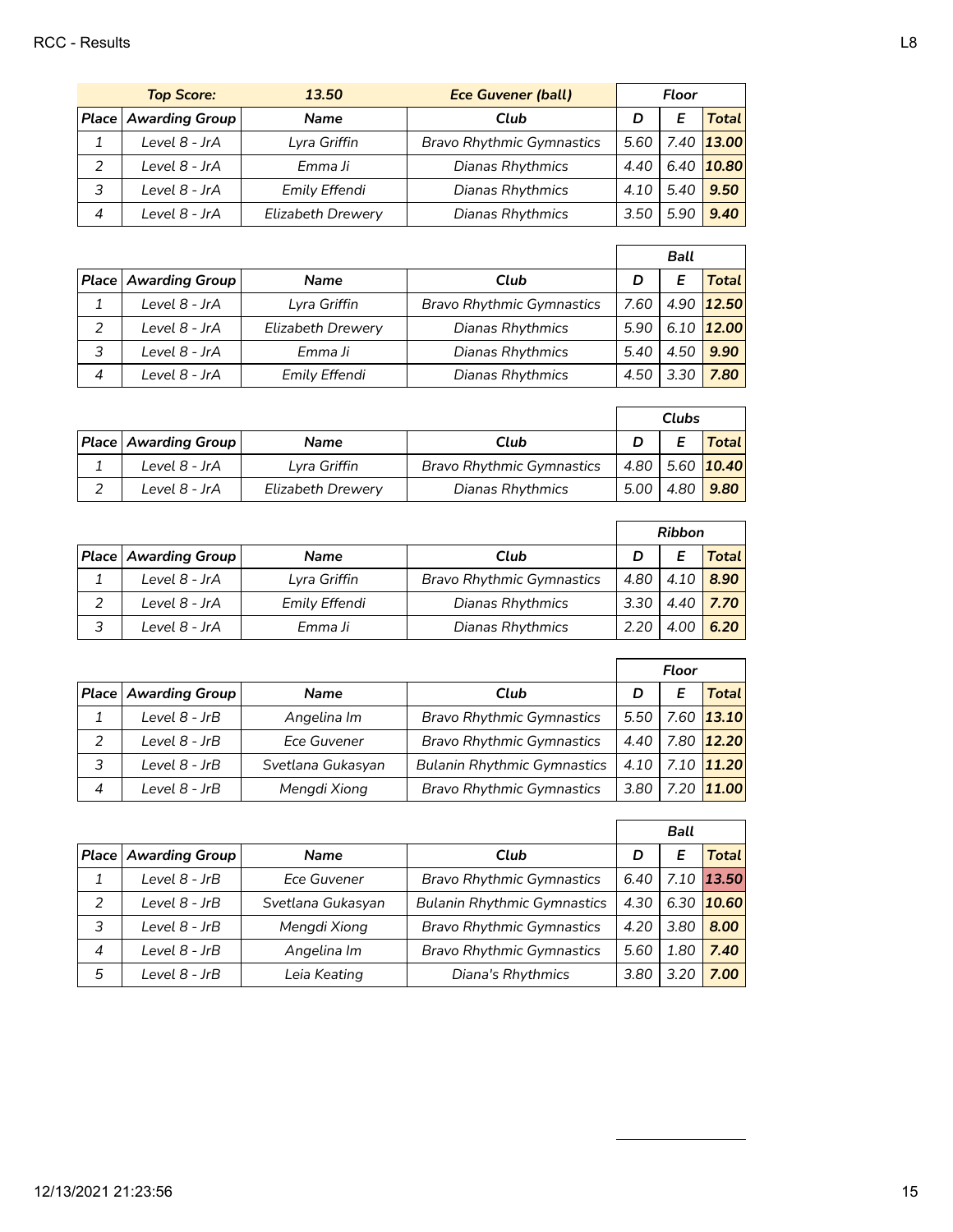|                |                               |                   |                                    |      | <b>Clubs</b> |                |
|----------------|-------------------------------|-------------------|------------------------------------|------|--------------|----------------|
|                | <b>Place   Awarding Group</b> | <b>Name</b>       | Club                               | D    | Е            | <b>Total</b>   |
| 1              | Level 8 - JrB                 | Ece Guvener       | <b>Bravo Rhythmic Gymnastics</b>   | 6.70 |              | $5.90$   12.60 |
| 2              | Level 8 - JrB                 | Mengdi Xiong      | <b>Bravo Rhythmic Gymnastics</b>   | 5.50 |              | 6.30 11.80     |
| 3              | Level 8 - JrB                 | Angelina Im       | <b>Bravo Rhythmic Gymnastics</b>   | 6.00 |              | $5.20$   11.20 |
| $\overline{4}$ | Level 8 - JrB                 | Svetlana Gukasyan | <b>Bulanin Rhythmic Gymnastics</b> | 5.60 |              | $5.00$   10.60 |
| 5              | Level 8 - JrB                 | Leia Keating      | Diana's Rhythmics                  | 3.40 | 5.40         | 8.80           |
| 6              | Level 8 - JrB                 | Alice Pankova     | Dianas Rhythmics                   | 3.30 | 4.90         | 8.20           |

|                |                       |                   |                                    |      | <b>Ribbon</b> |              |              |
|----------------|-----------------------|-------------------|------------------------------------|------|---------------|--------------|--------------|
| Place          | <b>Awarding Group</b> | <b>Name</b>       | Club                               | D    | Е             | <b>ND</b>    | <b>Total</b> |
|                | Level 8 - JrB         | Ece Guvener       | <b>Bravo Rhythmic Gymnastics</b>   | 6.00 | 7.30          |              | 13.30        |
| 2              | Level 8 - JrB         | Svetlana Gukasyan | <b>Bulanin Rhythmic Gymnastics</b> | 4.60 | 6.30          |              | 10.90        |
| 3              | Level 8 - JrB         | Angelina Im       | <b>Bravo Rhythmic Gymnastics</b>   | 3.80 |               | $4.20$ -0.10 | 7.90         |
| $\overline{4}$ | Level 8 - JrB         | Mengdi Xiong      | <b>Bravo Rhythmic Gymnastics</b>   | 3.10 | 4.60          |              | 7.70         |
| 5              | Level 8 - JrB         | Leia Keating      | Diana's Rhythmics                  | 2.60 | 4.50          |              | 7.10         |
| 6              | Level 8 - JrB         | Alice Pankova     | Dianas Rhythmics                   | 3.50 | 3.30          |              | 6.80         |

|                        |                  |                                      | Ball |                                                               | <b>Clubs</b> |              |
|------------------------|------------------|--------------------------------------|------|---------------------------------------------------------------|--------------|--------------|
| Place   Awarding Group | Name             | Club                                 |      | $\mathsf{T}$ otal                                             |              | <b>Total</b> |
| Level 8 - virtual      | Wakana Hamamatsu | <b>Fitness Elite Training Center</b> |      | 5.70   5.00 <mark>10.70</mark> 6.00   5.20 <mark>11.20</mark> |              |              |

 $\overline{a}$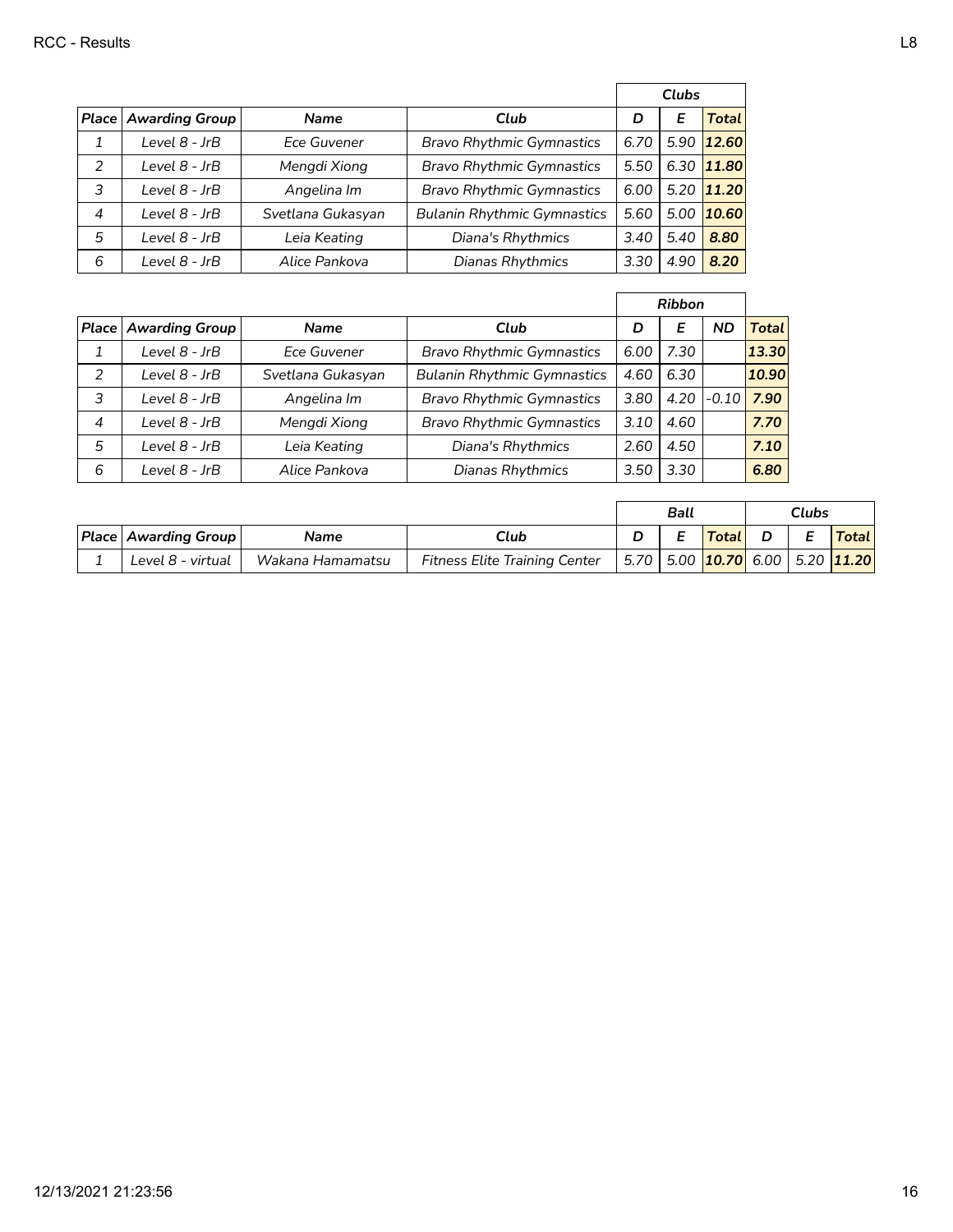| 26.30<br><b>Top Score:</b> |                   | <b>Leah Terry (Ribbon)</b> | Hoop                    |      |                | Ball |                                  |                |                |      | <b>Ribbon</b> |                        |      |                |                          |      |
|----------------------------|-------------------|----------------------------|-------------------------|------|----------------|------|----------------------------------|----------------|----------------|------|---------------|------------------------|------|----------------|--------------------------|------|
| Place                      | Awarding Group    | Name                       | Club                    | D1   | D <sub>3</sub> |      | <b>Total</b>                     | D <sub>1</sub> | D <sub>3</sub> |      |               | Total <sub>1</sub>     | D1   | D <sub>3</sub> | A                        |      |
|                            | Level 9 - 2009/10 | Anna Lychagina             | <b>Dianas Rhythmics</b> | 5.30 | 3.30           | 2.10 | 3.10   <mark>23.40</mark>   3.10 |                | 3.80           | 2.90 |               | 4.10 <b>19.90</b> 3.50 |      |                | $1.60$   $2.10$   $3.30$ |      |
|                            | Level 9 - 2009/10 | Noel Nam                   | <b>Dianas Rhythmics</b> | 3.00 | 2.80           | 3.80 | 4.60 <b>17.40</b> 2.40           |                | 1.90'          | 3.20 |               | $2.90$ 18.20           | 2.60 | 2.00           | 3.20                     | 3.40 |

|       |                       |                |                         |                |    | <b>Ribbon</b> |                                     |
|-------|-----------------------|----------------|-------------------------|----------------|----|---------------|-------------------------------------|
| Place | <b>Awarding Group</b> | Name           | Club                    | D <sub>1</sub> | D3 |               | <b>Total</b>                        |
|       | Level 9 - 2009/10     | Anna Lychagina | Dianas Rhythmics        |                |    |               | $3.50$   1.60   2.10   3.30   19.70 |
|       | Level 9 - 2009/10     | Noel Nam       | <b>Dianas Rhythmics</b> |                |    |               | $2.60$   2.00   3.20   3.40   18.00 |

|       |                       |                 |                                  | Hoop |    |   |   |                                     |
|-------|-----------------------|-----------------|----------------------------------|------|----|---|---|-------------------------------------|
| Place | <b>Awarding Group</b> | Name            | Club                             | D1   | D3 | А | E | <b>Total</b>                        |
|       | Level 9 - 2008        | Sana Yamauchi   | <b>Bravo Rhythmic Gymnastics</b> |      |    |   |   | 4.80 3.30 2.00 1.80 24.30           |
|       | Level 9 - 2008        | Yael Chernyvsky | <b>Bravo Rhythmic Gymnastics</b> |      |    |   |   | 4.70   2.50   2.80   2.40 22.00     |
| 3     | Level 9 - 2008        | Alina Krayzbukh | <b>Bravo Rhythmic Gymnastics</b> |      |    |   |   | $3.00$   4.20   3.10   2.20   21.90 |

|       |                       |                   |                                  | <b>Ball</b> |                 |      |   |                                   |
|-------|-----------------------|-------------------|----------------------------------|-------------|-----------------|------|---|-----------------------------------|
| Place | <b>Awarding Group</b> | <b>Name</b>       | Club                             | D1          | D <sub>3</sub>  | А    | E | <b>Total</b>                      |
|       | Level 9 - 2008        | Yael Chernyvsky   | <b>Bravo Rhythmic Gymnastics</b> |             |                 |      |   | $3.70$   3.70   1.50   3.30 22.60 |
| 2     | Level 9 - 2008        | Sana Yamauchi     | <b>Bravo Rhythmic Gymnastics</b> |             | $3.00$   $3.00$ |      |   | $1.90$   3.00   21.10             |
| 3     | Level 9 - 2008        | Alina Krayzbukh   | <b>Bravo Rhythmic Gymnastics</b> |             | $3.10$   2.70   |      |   | 1.90 3.20 20.70                   |
| 4     | Level 9 - 2008        | Ademi Rakhimbaeva | Dianas Rhythmics                 | 2.90        |                 | 2.60 |   | $3.70$ 18.70                      |

|                |                       |                   |                                  | Clubs          |               |      |   |                       |
|----------------|-----------------------|-------------------|----------------------------------|----------------|---------------|------|---|-----------------------|
| Place          | <b>Awarding Group</b> | <b>Name</b>       | Club                             | D1             | D3            | A    | E | Total                 |
|                | Level 9 - 2008        | Sana Yamauchi     | <b>Bravo Rhythmic Gymnastics</b> | $5.00\text{ }$ | 2.90          |      |   | $1.60$   3.20   23.10 |
| $\overline{2}$ | Level 9 - 2008        | Yael Chernyvsky   | <b>Bravo Rhythmic Gymnastics</b> |                | $2.90$   3.10 |      |   | $1.60$   3.20   21.20 |
| 3              | Level 9 - 2008        | Alina Krayzbukh   | <b>Bravo Rhythmic Gymnastics</b> |                | $3.90$   2.30 |      |   | 2.30 3.20 20.70       |
| 4              | Level 9 - 2008        | Ademi Rakhimbaeva | Dianas Rhythmics                 | 2.90           | 1.70          | 3.20 |   | $4.20$ 17.20          |

|       |                       |                   |                                  | <b>Ribbon</b> |                 |      |   |                       |
|-------|-----------------------|-------------------|----------------------------------|---------------|-----------------|------|---|-----------------------|
| Place | <b>Awarding Group</b> | Name              | Club                             | D1            | D3              | А    | E | Total                 |
|       | Level 9 - 2008        | Sana Yamauchi     | <b>Bravo Rhythmic Gymnastics</b> | 3.80          | 2.40            |      |   | $2.50$   2.20   21.50 |
|       | Level 9 - 2008        | Alina Krayzbukh   | <b>Bravo Rhythmic Gymnastics</b> |               | $3.50$   $3.20$ |      |   | 1.90 3.30 21.50       |
|       | Level 9 - 2008        | Yael Chernyvsky   | <b>Bravo Rhythmic Gymnastics</b> | 3.40          | 2.90            |      |   | $1.50$   3.40   21.40 |
|       | Level 9 - 2008        | Ademi Rakhimbaeva | Dianas Rhythmics                 | 2.10          | 1.00            | 3.20 |   | $3.90$ 16.00          |

|       |                       |              |                                  | Hoop |      |      |   |                |
|-------|-----------------------|--------------|----------------------------------|------|------|------|---|----------------|
| Place | <b>Awarding Group</b> | Name         | Club                             | D1   | D3   | А    | E | Total          |
|       | Level 9 - 2007        | Leah Terry   | <b>Bravo Rhythmic Gymnastics</b> | 4.10 | 3.90 | 2.30 |   | 2.80 22.90     |
| 2     | Level 9 - 2007        | Kimi Iwasaki | <b>Bravo Rhythmic Gymnastics</b> | 5.10 | 2.60 | 2.60 |   | 2.80 22.30     |
|       | Level 9 - 2007        | Lisa Jing    | <b>Bravo Rhythmic Gymnastics</b> | 3.50 | 2.70 | 3.50 |   | 2.60 20.10     |
| 4     | Level 9 - 2007        | Daphne Zhu   | <b>Bravo Rhythmic Gymnastics</b> | 3.40 | 2.80 | 2.90 |   | 4.00 19.30     |
| 5     | Level 9 - 2007        | Bella Chen   | Dianas Rhythmics                 | 2.70 | 3.20 | 2.70 |   | $5.20$   18.00 |

|                |                       |              |                                  |      |      | <b>Ball</b> |      |                |
|----------------|-----------------------|--------------|----------------------------------|------|------|-------------|------|----------------|
| Place          | <b>Awarding Group</b> | <b>Name</b>  | Club                             | D1   | D3   | A           | E    | Total          |
|                | Level 9 - 2007        | Kimi Iwasaki | <b>Bravo Rhythmic Gymnastics</b> | 4.80 | 3.10 | 1.80        |      | $2.00$ 24.10   |
| $\overline{c}$ | Level 9 - 2007        | Leah Terry   | <b>Bravo Rhythmic Gymnastics</b> | 4.80 | 3.10 | 2.30        |      | 2.70 22.90     |
| 3              | Level 9 - 2007        | Lisa Jing    | <b>Bravo Rhythmic Gymnastics</b> | 4.10 | 3.00 | 3.30        |      | 2.90 20.90     |
| 4              | Level 9 - 2007        | Maria Ortiz  | Dianas Rhythmics                 | 2.50 | 2.70 | 2.40        |      | $3.00$   19.80 |
| 5              | Level 9 - 2007        | Bella Chen   | Dianas Rhythmics                 | 3.50 | 1.20 | 3.30        |      | 3.90 17.50     |
| 6              | Level 9 - 2007        | Daphne Zhu   | <b>Bravo Rhythmic Gymnastics</b> | 2.90 | 2.10 | 4.30        | 4.70 | 16.00          |

| Place | <b>Awarding Group</b> | Name         | Club                             |      |               |      | Е | Total                            |
|-------|-----------------------|--------------|----------------------------------|------|---------------|------|---|----------------------------------|
|       | Level 9 - 2007        | Leah Terry   | <b>Bravo Rhythmic Gymnastics</b> |      | $5.30$   3.10 |      |   | $1.90 \mid 2.40 \mid 24.10 \mid$ |
| 2     | Level 9 - 2007        | Kimi lwasaki | <b>Bravo Rhythmic Gymnastics</b> |      | $5.10$   3.10 |      |   | 1.70 3.00 23.50                  |
| 3     | Level 9 - 2007        | Daphne Zhu   | <b>Bravo Rhythmic Gymnastics</b> | 4.40 | 3.10          | 2.10 |   | $3.10$  22.30                    |
| 4     | Level 9 - 2007        | Maria Ortiz  | Dianas Rhythmics                 | 3.70 | 1.90          | 2.20 |   | 3.20 20.20                       |
| 5     | Level 9 - 2007        | Lisa Jing    | <b>Bravo Rhythmic Gymnastics</b> | 4.20 | 2.20          | 3.40 |   | $3.90$   19.10                   |